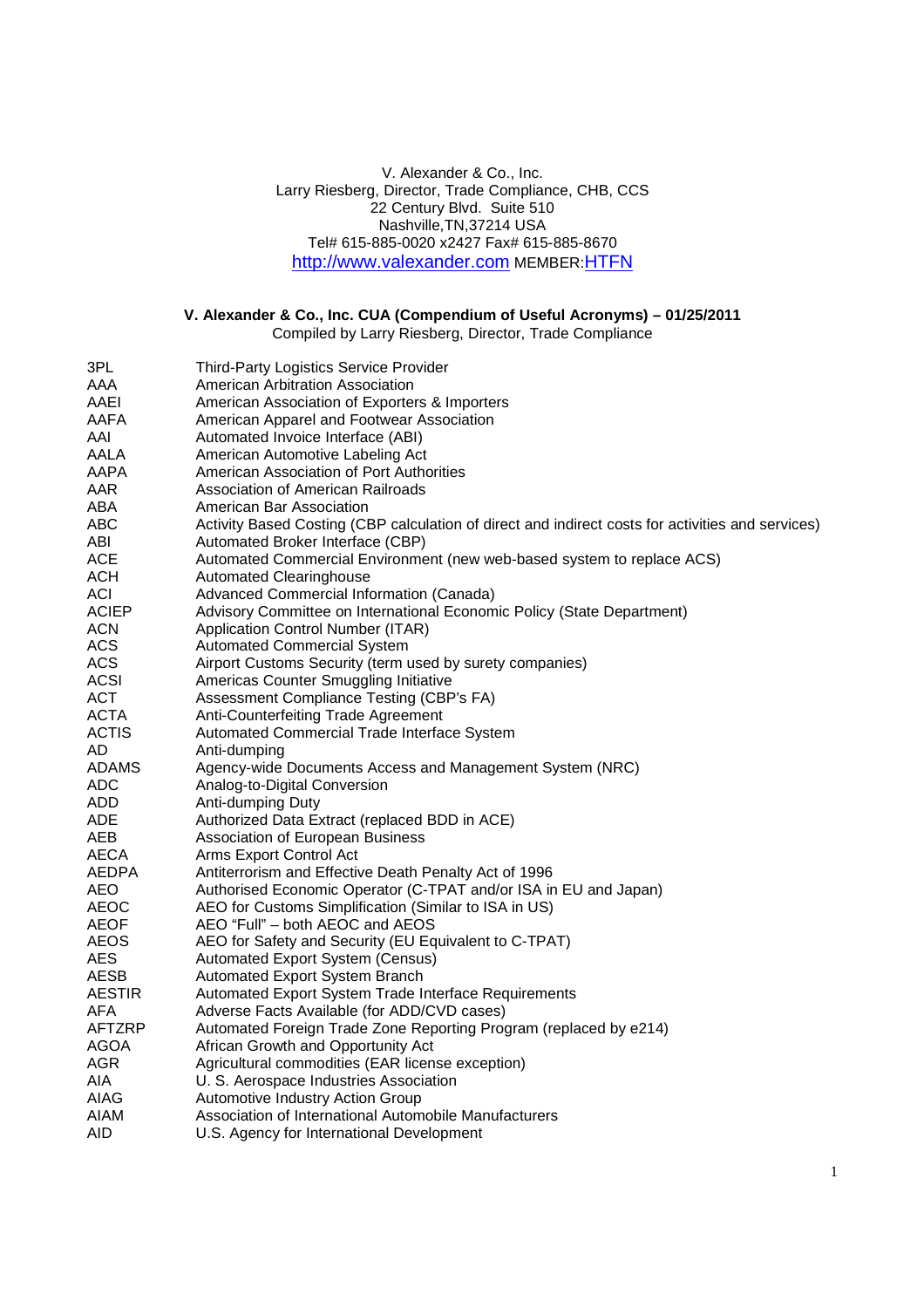| All           | Automated Invoice Interface                                                      |
|---------------|----------------------------------------------------------------------------------|
| AIIS          | American Institute for International Steel (steel industry)                      |
| AIRG          | Asset Identification & Removal Group                                             |
|               |                                                                                  |
| <b>AIS</b>    | Automated Import System (CBSA equivalent of ABI)                                 |
| AKAs          | Aliases (Also Known As)(OFAC - especially weak alias or weak AKA)                |
| ALAN          | American Logistics Aid Network                                                   |
| ALI           | American Law Institute                                                           |
| ALJ           | Administrative Law Judge (BIS)                                                   |
| A/LM          | State Dispatch, Office of Logistics Management                                   |
|               |                                                                                  |
| <b>ALR</b>    | Automated Line Release (ACE)                                                     |
| AM            | Account Manager                                                                  |
| AM            | <b>Account Management</b>                                                        |
| AMS           | Automated Manifest Systems (Air & Sea)                                           |
| AMS           | Agricultural Marketing Service (USDA)                                            |
| <b>ANPR</b>   | Advanced Notice of Proposed Rulemaking (sometimes ANPRM)                         |
| <b>ANPRM</b>  |                                                                                  |
|               | Advanced Notice of Proposed Rulemaking (sometimes ANPR)                          |
| <b>APA</b>    | <b>Advance Pricing Agreement</b>                                                 |
| APA           | <b>AES Participant Application</b>                                               |
| APA           | Administrative Procedures Act (5 USC Section 558 (c))                            |
| APEC          | Asia-Pacific Economic Cooperation                                                |
| <b>APHIS</b>  | Animal and Plant Health Inspection Service (USDA)                                |
| API           | Active Pharmaceutical Ingredient                                                 |
|               |                                                                                  |
| <b>APIS</b>   | Advance Passenger Information System                                             |
| APO           | Administrative Protective Order                                                  |
| APP           | Adjusted Peak Performance (regarding ECCN for computers under BIS/EAR)           |
| APP           | Computers (EAR license exception)                                                |
| <b>APR</b>    | Additional permissive reexports (EAR license exception)                          |
| AQAS          | Agricultural Quarantine Activity System (USDA)                                   |
| AQI           | <b>Agricultural Quarantine Inspection</b>                                        |
|               |                                                                                  |
| <b>AQIM</b>   | <b>Agricultural Quarantine Inspection Monitoring</b>                             |
| ARRA          | American Recovery and Reinvestment Act                                           |
| ARPA          | Advanced Research Projects Agency                                                |
| <b>ARS</b>    | Agricultural Research Service (APHIS)                                            |
| <b>ASBDC</b>  | Association of Small Business Development Centers (Census)                       |
| ASC           | Asian Shippers' Council                                                          |
| ASEAN         | Association of Southeast Asian Nations                                           |
|               |                                                                                  |
| ASF           | Alternate Site Framework (for FTZ)                                               |
| <b>AST</b>    | <b>ACE Support Team</b>                                                          |
| <b>ASTM</b>   | American Society for Testing Materials                                           |
| AT            | Advanced Technology                                                              |
| AT            | Anti-Terrorism (CCL)                                                             |
| ATDI          | Advance Trade Data Initiative                                                    |
| ATF           | Bureau of Alcohol, Tobacco, Firearms, and Explosives (DOJ) - obsolete: see BATFE |
|               |                                                                                  |
| <b>ATPA</b>   | Andean Trade Preference Act                                                      |
| <b>ATPDEA</b> | Andean Trade Promotion & Drug Eradication Act                                    |
| <b>ATRI</b>   | American Transportation Research Institute                                       |
| <b>ATS</b>    | <b>Automated Targeting System</b>                                                |
| <b>AVIC</b>   | Area Veterinarian In Charge                                                      |
| <b>AVS</b>    | Aircraft and Vessels (EAR license exception)                                     |
| AWA           | Animal Welfare Act (APHIS)                                                       |
| <b>AWB</b>    |                                                                                  |
|               | Air Waybill                                                                      |
| <b>BAA</b>    | <b>Buy America Act</b>                                                           |
| <b>BAF</b>    | <b>Bunker Adjustment Fee</b>                                                     |
| <b>BAG</b>    | Baggage (EAR license exception)                                                  |
| BAL           | <b>Business Activity Log (ACE)</b>                                               |
| <b>BASC</b>   | Business Alliance for Secure Commerce (Anti-Smuggling Coalition)                 |
|               |                                                                                  |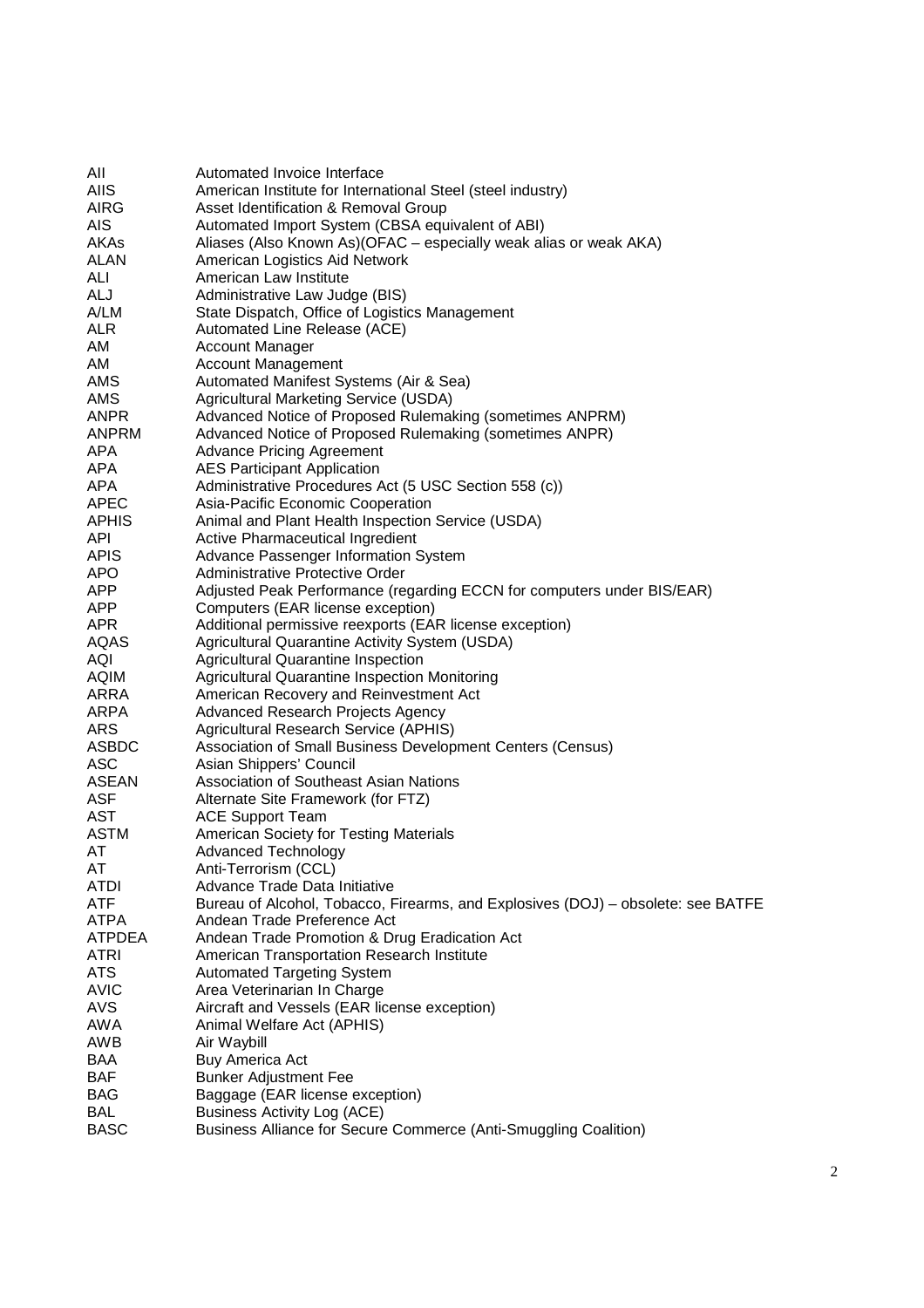| <b>BATFE</b>  | Bureau of Alcohol, Tobacco, Firearms, and Explosives (a.k.a. ATF or BATF DOJ) |
|---------------|-------------------------------------------------------------------------------|
| B.C.          | British Columbia (Canada)                                                     |
| BD.           | <b>Broker Download Chapter of CATAIR</b>                                      |
| <b>BDC</b>    | Beneficiary Developing Country (GSP)                                          |
| BDD.          | Bulk Data Download (replaced by ADE in ACE)                                   |
| BEA           | <b>Bureau of Economic Analysis</b>                                            |
| <b>BFTA</b>   | Bahrain Free Trade Agreement                                                  |
| <b>BIAC</b>   | Business and Industry Advisory Committee to the OECD                          |
| <b>BIS</b>    | Bureau of Industry and Security (Commerce)                                    |
| <b>BIS</b>    | Department of Business, Innovation & Skills (UK under ECO)                    |
|               |                                                                               |
| BL            | Bill of Lading (also B/L and/or BOL)                                          |
| BLM           | Bureau of Land Management                                                     |
| BLP           | Bonded Logistics Partner (China)                                              |
| <b>BLS</b>    | <b>Bureau of Labor Statistics</b>                                             |
| <b>BOA</b>    | <b>Basic Ordering Agreements</b>                                              |
| <b>BOL</b>    | Bill of Lading (a.k.a. BL and/or B/L)                                         |
| <b>BOP</b>    | Balance of Payment of Goods and Services (Census)                             |
| <b>BPMA</b>   | Bureau of Political-Military Affairs (State)                                  |
| <b>BRASS</b>  | Border Release Advanced Selectivity System                                    |
| <b>BSE</b>    | Bovine Spongiform Encephalopathy (Mad Cow Disease)                            |
| <b>BSR</b>    | <b>Belarus Sanctions Regulations (CFR)</b>                                    |
| <b>BTA</b>    | <b>Border Trade Alliance</b>                                                  |
| <b>BTA</b>    | <b>Bio-Terrorism Act</b>                                                      |
| BTI           | Binding Tariff Information Ruling (in Europe; also BTIs plural)               |
| <b>BTS</b>    | Bureau of Transportation Statistics (DOT)                                     |
| BXA           | Bureau of Export Administration - obsolete: see BIS                           |
| CA            | Comprehensive Authorizations (ITAR)                                           |
| <b>CAC</b>    | Common Access Card (DoD term for a PIV)                                       |
| CACR          | <b>Cuban Assets Control Regulations</b>                                       |
| CAD           | <b>Cash Against Documents</b>                                                 |
| CAF           | <b>Currency Adjustment Factor</b>                                             |
| CAF           | Canadian Apparel Federation                                                   |
| <b>CAFC</b>   | U. S. Court of Appeals for the Federal Circuit                                |
| <b>CAFÉ</b>   | Corporate Average Fuel Economy                                                |
| <b>CAFES</b>  | <b>Customs Automated Forms Entry System</b>                                   |
| <b>CAFRA</b>  | Civil Asset Forfeiture Reform Act (2000)                                      |
| CAFTA-DR      | Dominican Republic-Central America-United States Free Trade Agreement         |
| <b>CAMIR</b>  | <b>Customs Automated Manifest Interface Requirements</b>                      |
| CAMIR-Air     | Customs Automated manifest Interface Requirements for Air                     |
| CAP           | <b>Classification Assistance Program</b>                                      |
| <b>CAPPS</b>  | <b>Customs Automated Port Profile System</b>                                  |
| <b>CARB</b>   | California Air Resources Board                                                |
| CART          |                                                                               |
|               | Customs Automotive Round Table (automotive industry)                          |
| CAT           | Compliance Assessment Team (now FA)                                           |
| <b>CATAIR</b> | Customs and Trade Automated Interface Requirements                            |
| CВ            | Chemical or biological weapons (BIS)                                          |
| <b>CBERA</b>  | Caribbean Basin Economic Recovery Act                                         |
| <b>CBP</b>    | U. S. Customs and Border Protection (DHS)                                     |
| <b>CBPAS</b>  | <b>CBP Agricultural Specialist</b>                                            |
| <b>CBPF</b>   | Customs and Border Protection Form                                            |
| <b>CBPO</b>   | <b>CBP Officer</b>                                                            |
| <b>CBR</b>    | Central Bank of Russia                                                        |
| <b>CBSA</b>   | Canada Border Services Agency (Canadian equivalent of CBP)                    |
| <b>CBTPA</b>  | Caribbean Basin Trade Partnership Act                                         |
| cc            | Crime Control (BIS)                                                           |
| <b>CCAS</b>   | <b>Customs Commercial Advisory Service</b>                                    |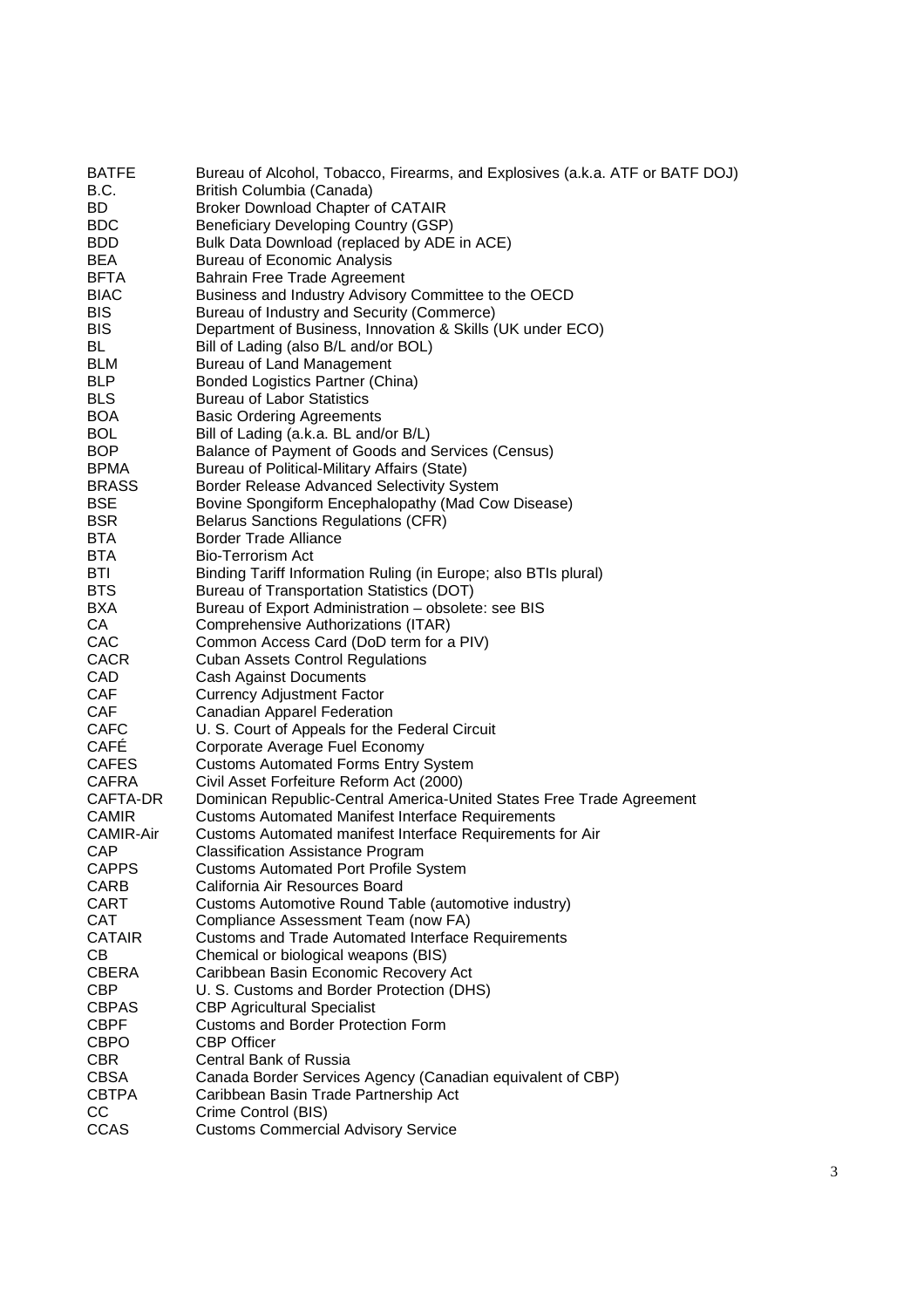| <b>CCATS</b>  | Commodity Classification Automated Tracking System (EAR)                              |
|---------------|---------------------------------------------------------------------------------------|
| CCC           | Community Customs Code (used in the EU)                                               |
| <b>CCD</b>    | Consumer communication devices (EAR license exception)                                |
| <b>CCL</b>    | Commerce Control List (BIS)                                                           |
| <b>CCO</b>    | <b>Chief Compliance Officer</b>                                                       |
| <b>CCSF</b>   | <b>Certified Cargo Screening Facility</b>                                             |
| <b>CCSP</b>   | Certified Cargo Screening Program                                                     |
| CD            | <b>Customs Directive</b>                                                              |
| <b>CDD</b>    | Cargo Data Declaration Fee (fee being charged by carriers for EU ENS)                 |
| <b>CDC</b>    |                                                                                       |
|               | Center for Disease Control and Prevention                                             |
| <b>CDSOA</b>  | Continued Dumping and Subsidy Offset Act (under WTO - EU claims against the U.S.)     |
| <b>CEBB</b>   | <b>Customs Electronic Bulletin Board</b>                                              |
| CEE           | Central and Eastern Europe                                                            |
| CEE           | Center of Excellence and Expertise (works with CBP for smooth pharmaceutical imports) |
| <b>CEFTA</b>  | Central European Free Trade Agreement                                                 |
| CEO           | <b>Chief Executive Officer</b>                                                        |
| <b>CEP</b>    | Circle of Equal Probability                                                           |
| <b>CEPA</b>   | Closer Economic Partnership Agreement (a.k.a. CEP)                                    |
| <b>CERTS</b>  | Cargo Enforcement Reporting and Tracking System                                       |
| <b>CES</b>    | <b>Centralized Examination Station</b>                                                |
| <b>CF</b>     | Customs Form (now known as CBP Form)                                                  |
| <b>CFIA</b>   | Canadian Food Inspection Agency                                                       |
| <b>CFIUS</b>  | Committee on Foreign Investment in the United States                                  |
| <b>CFO</b>    | <b>Chief Financial Officer</b>                                                        |
| <b>CFR</b>    | Code of Federal Regulations (also C.F.R.)                                             |
| <b>CFR</b>    | Cost and Freight, Named Place of Destination (Incoterms®)                             |
| <b>CFS</b>    | Coated Free Sheet (Paper) from the PRC                                                |
| <b>CFSAN</b>  | Center for Food Safety and Applied Nutrition (under FDA)                              |
| <b>CFTA</b>   |                                                                                       |
|               | U.S. Chile Free Trade Agreement (same as UCFTA)                                       |
| <b>CGP</b>    | Controlled Goods Program (Canada)                                                     |
| <b>CGR</b>    | Controlled Goods Regulations (Canadian version of ITAR)                               |
| <b>CHB</b>    | <b>Customhouse Broker</b>                                                             |
| CIA           | Cash in Advance                                                                       |
| <b>CIE</b>    | <b>Customs Information Exchange</b>                                                   |
| <b>CIF</b>    | Cost, Insurance and Freight, Named Place of Destination (Incoterms®)                  |
| <b>CIKR</b>   | Critical Infrastructure or Key Resources                                              |
| <b>CIO</b>    | Chief Intelligence Officer                                                            |
| <b>CIP</b>    | Compliance Improvement Plan                                                           |
| <b>CIP</b>    | Carriage and Insurance Paid To, Named Place of Destination (Incoterms®)               |
| <b>CIS</b>    | Citizenship and Immigration Service                                                   |
| <b>CIS</b>    | Commonwealth of Independent States                                                    |
| <b>CIS</b>    | Commercial Information System (CBSA)                                                  |
| <b>CISADA</b> | Comprehensive Iran Sanctions Accountability and Divestment Act of 2010                |
| <b>CISG</b>   | United Nations Convention on Contracts for the International Sale of Goods            |
| <b>CIT</b>    | U. S. Court of International Trade                                                    |
| <b>CITA</b>   | Committee for the Implementation of Textile Agreements                                |
| <b>CITES</b>  | Convention on International Trade in Endangered Species of Wild Fauna & Flora         |
| <b>CITT</b>   | Canadian International Trade Tribunal                                                 |
| <b>CIV</b>    | Civil end-users (EAR license exception)                                               |
|               |                                                                                       |
| CJ            | Commodity Jurisdiction (EAR)                                                          |
| СM            | <b>Compliance Measurement</b>                                                         |
| <b>CMAA</b>   | <b>Customs Mutual Assistance Agreement</b>                                            |
| <b>CMC</b>    | <b>Customs Management Center</b>                                                      |
| <b>CMS</b>    | Conveyance Management System                                                          |
| <b>CN</b>     | Combined Nomenclature (EU)                                                            |
| <b>CNEE</b>   | Consignee                                                                             |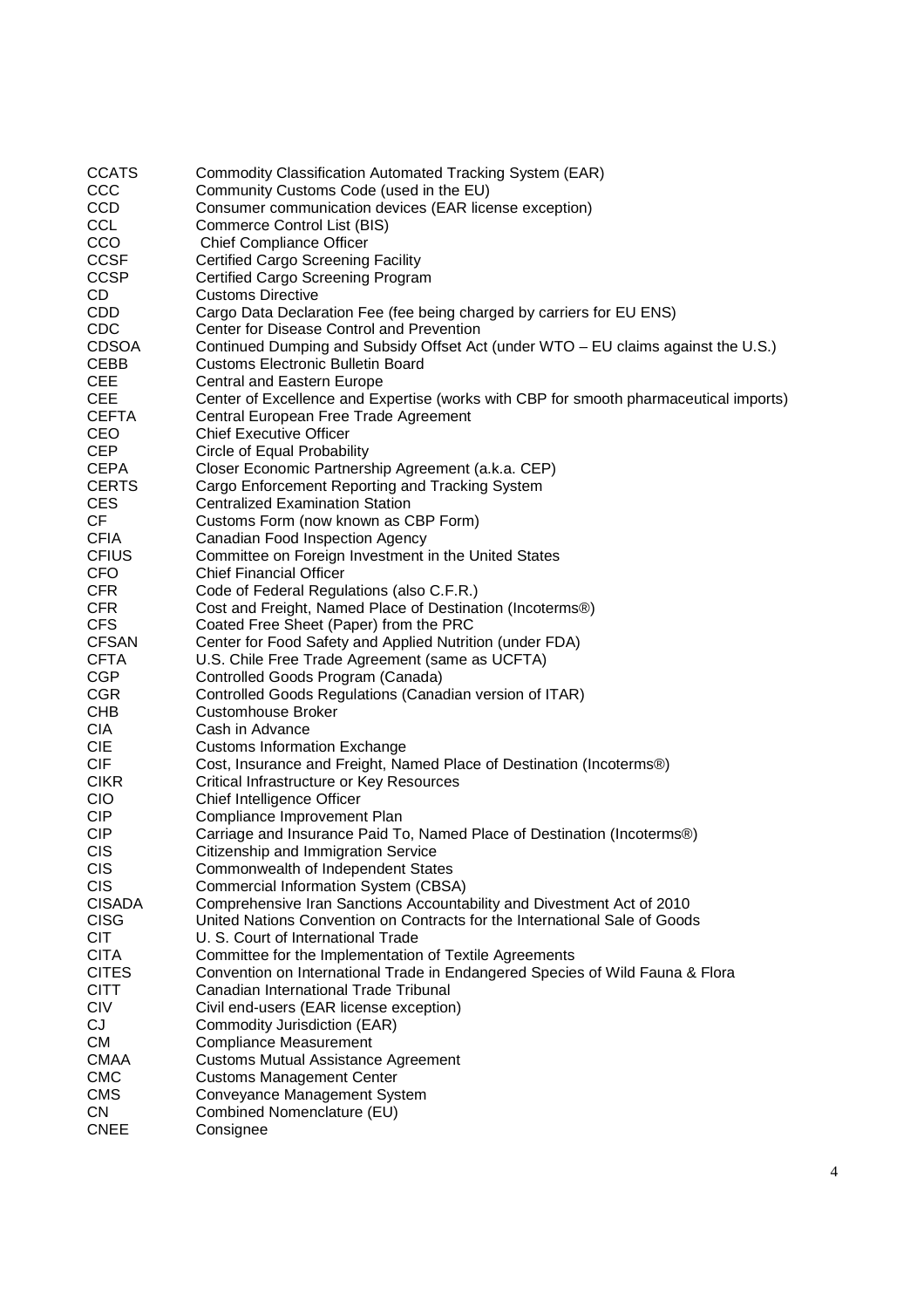| <b>CNL</b>       | <b>Competitive Need Limitation</b>                                                               |
|------------------|--------------------------------------------------------------------------------------------------|
| COAC             | <b>Commercial Operations Advisory Committee (CBP)</b>                                            |
| <b>COBRA</b>     | <b>Customs User Fees</b>                                                                         |
| <b>COCOM</b>     | <b>Coordinating Committee for Multilateral Export Controls</b>                                   |
| <b>COE</b>       | Country of Export                                                                                |
| CoE              | <b>Centers of Enterprise</b>                                                                     |
| <b>COGSA</b>     | Carriage of Goods by Sea Act                                                                     |
| <b>COMSTAC</b>   | <b>Commercial Space Transportation Advisory Committee</b>                                        |
|                  |                                                                                                  |
| ConOps           | <b>Concept of Operations</b>                                                                     |
| <b>COO</b>       | Certificate of Origin (used for FTAs; ex: NAFTA COO)                                             |
| <b>COO</b>       | Country of Origin                                                                                |
| CPG              | <b>Compliance Policy Guide</b>                                                                   |
| <b>CPG</b>       | <b>Consumer Packaged Goods</b>                                                                   |
| <b>CPHST</b>     | Center for Plant Health Science and Technology                                                   |
| <b>CPIP</b>      | Compliance, Public Issues and Policy Committee of the Board of Directors (ITAR)                  |
| <b>CPO</b>       | <b>Chief Procurement Officer</b>                                                                 |
| <b>CPSA</b>      | <b>Consumer Product Safety Act</b>                                                               |
| <b>CPSC</b>      | <b>Consumer Product Safety Commission</b>                                                        |
| <b>CPSIA</b>     | Consumer Product Safety Improvement Act of 2008                                                  |
| <b>CPT</b>       | Carriage Paid To, Named Place of Destination (Incoterms®)                                        |
| <b>CQE</b>       | Certificate of Quota Eligibility                                                                 |
| CR.              | Customs Regulations (Title 19 CFR)                                                               |
| <b>CRA</b>       | Canada Revenue Agency (Canadian Customs)                                                         |
| <b>CR Number</b> | Customs Registration Number (China Customs requirement for imports into China)                   |
| <b>CROSS</b>     | Customs Rulings Online Search System (found on www.cbp.gov)                                      |
| <b>CSA</b>       | Customs Self Assessment (Canadian Customs = U.S. ISA)                                            |
| <b>CSA</b>       | Comprehensive Safety Analysis (DOT/FMCSA)                                                        |
| <b>CSD</b>       | Customs Legal Decision published in Customs Bulletin                                             |
| <b>CSD</b>       | <b>Container Security Device</b>                                                                 |
| <b>CSI</b>       | <b>Container Security Initiative</b>                                                             |
| <b>CSLC</b>      | <b>Customs Standard Life Cycle</b>                                                               |
| <b>CSMS</b>      |                                                                                                  |
| CSO              | Cargo Systems Messaging Service<br><b>Chief Security Officer</b>                                 |
|                  |                                                                                                  |
| <b>CTAC</b>      | Commercial Targeting and Analysis Center (a.k.a. Import Safety CTAC)                             |
| <b>CSTAP</b>     | <b>Customs Security Training and Awareness Plan</b>                                              |
| <b>CTB</b>       | <b>Continuous Transaction Bond</b>                                                               |
| <b>CTP</b>       | Clean Truck Program                                                                              |
| C-TPAT           | <b>Customs-Trade Partnership Against Terrorism</b>                                               |
| <b>CUA</b>       | Compendium of Useful Acronyms                                                                    |
| <b>CUI</b>       | Controlled Unclassified Information                                                              |
| СV               | <b>Commercial Vehicle</b>                                                                        |
| <b>CV</b>        | Countervailing                                                                                   |
| <b>CVD</b>       | <b>Countervailing Duty</b>                                                                       |
| <b>CW</b>        | Chemical Weapons (ITAR/EAR - BIS)                                                                |
| <b>CWASPP</b>    | Circular Welded Austenitic Stainless Pressure Pipe (PRC ADD/CVD case)                            |
| <b>CWC</b>       | <b>Chemical Weapons Convention</b>                                                               |
| <b>CWCR</b>      | <b>Chemical Weapons Convention Regulations</b>                                                   |
| <b>CYA</b>       | <b>Cover Your Actions</b>                                                                        |
| <b>DAF</b>       | Delivered at Frontier, Named Place of Destination (Incoterms®)(no longer valid 01/2011)          |
| <b>DAP</b>       | Delivered at Place, Named Place (Incoterms®) – unloading by seller not included                  |
| DASA-DEC         | Deputy Assistant Sec'y of Army for Defense Exports & Cooperation                                 |
| <b>DAT</b>       | Delivered at Terminal, Named Place (Incoterms®) – includes seller's responsibility for unloading |
| <b>DCIS</b>      | Defense Criminal Investigative Service                                                           |
| <b>DCMA</b>      | Defense Contract Management System                                                               |
| <b>DCS</b>       | Direct Commercial Sales (DDTC)                                                                   |
| DD               | Direct Delivery (FTZ)                                                                            |
|                  |                                                                                                  |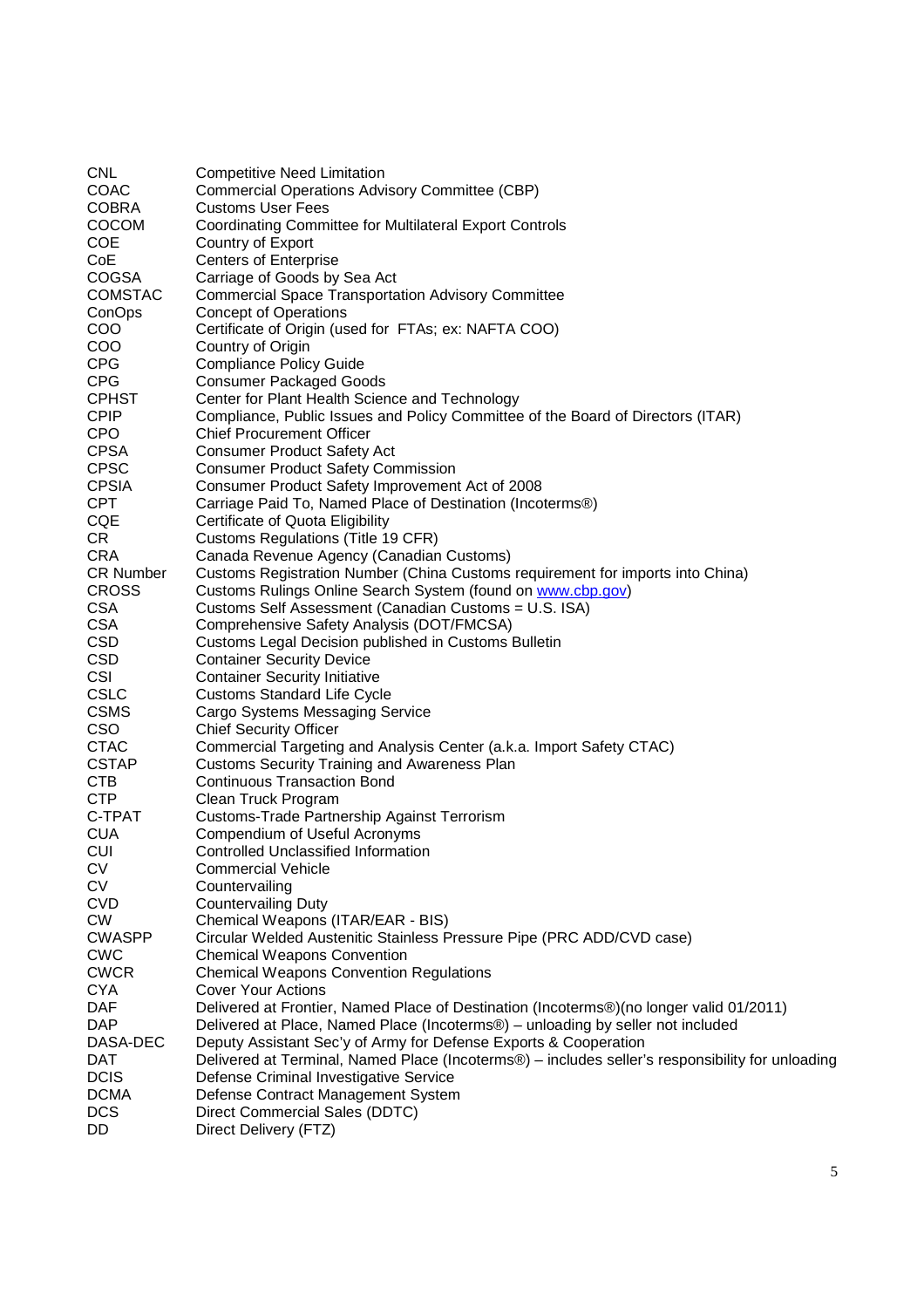| <b>DDC</b>    | <b>Destination Delivery Charge</b>                                                                  |
|---------------|-----------------------------------------------------------------------------------------------------|
| DDP           | Deliver Duty Paid, Named Place of Destination (Incoterms®)                                          |
| <b>DDTC</b>   | Directorate of Defense Trade Controls (State Department)                                            |
| <b>DDU</b>    | Deliver Duty Unpaid, Named Place of Destination (Incoterms®)(no longer valid 01/2011)               |
| <b>DEA</b>    | Drug Enforcement Administration                                                                     |
| <b>DEAC</b>   | Deemed Export Advisory Committee                                                                    |
| DE&C          |                                                                                                     |
|               | DepAsstSecArmy for Defense Exports & Cooperation (ITAR)                                             |
| <b>DECO</b>   | Australia Defence Export Control Office                                                             |
| <b>DEQ</b>    | Delivered Ex Quay, Named Place of Destination (Incoterms®)(no longer valid 01/2011)                 |
| DERA          | 2010 Diesel Emissions Reduction Act                                                                 |
| <b>DES</b>    | Designated Exam Site                                                                                |
| <b>DES</b>    | Delivered Ex Ship, Named Place of Destination (Incoterms®)(no longer valid 01/2011)                 |
| <b>DFAIT</b>  | Department of Foreign Affairs & International Trade                                                 |
| <b>DFARS</b>  | Defense Federal Acquisition Regulation Supplement (DoD)                                             |
| <b>DFO</b>    | Designated Federal Officer                                                                          |
| <b>DFOISR</b> | Directorate for Freedom of Information and Security Review – obsolete: see OFOISR $\rightarrow$ OSR |
| <b>DHS</b>    | Department of Homeland Security                                                                     |
| <b>DHHS</b>   | Department of Health and Human Services (FDA)                                                       |
| <b>DIOP</b>   | Division of Import Operations and Policy (FDA)                                                      |
|               |                                                                                                     |
| <b>DIP</b>    | Delay in Payment                                                                                    |
| <b>DIS</b>    | Defense Investigative Service - obsolete: see DSS                                                   |
| <b>DISC</b>   | Domestic International Sales Corporation                                                            |
| <b>DLA</b>    | Defense Logistics Agency                                                                            |
| <b>DMAG</b>   | Defense MOU Attaches Group (ITAR)                                                                   |
| <b>DNP</b>    | <b>Denied Party</b>                                                                                 |
| DO.           | Designated Official (Canada's CGP)                                                                  |
| <b>DOC</b>    | Department of Commerce (a.k.a. Commerce)                                                            |
| <b>DOD</b>    | Department of Defense (also DoD)                                                                    |
| <b>DOE</b>    | Department of Energy                                                                                |
| <b>DOJ</b>    | Department of Justice                                                                               |
| <b>DOL</b>    | Department of Labor                                                                                 |
| <b>DOS</b>    | Department of State                                                                                 |
| <b>DOT</b>    | Department of Transportation                                                                        |
| <b>DMO</b>    | Dictionary Maintenance Organization (ITDS)                                                          |
| <b>DPA</b>    | Deferred Prosecution Agreement (DOJ)                                                                |
| <b>DPAS</b>   | Defense Priorities and Allocations System (BIS, DOC)                                                |
| <b>DPL</b>    | Denied Party List (DOC)                                                                             |
| <b>DPS</b>    | Denied Party Screening                                                                              |
| <b>DRC</b>    | Democratic Republic of the Congo                                                                    |
| DR-CAFTA      | Dominican Republic-Central America-United States Free Trade Agreement                               |
| <b>DRDL</b>   | Defense Research and Development Lab                                                                |
| <b>DRDO</b>   | Defense Research and Development Organization                                                       |
| <b>DRT</b>    | <b>Drawback Regulations Team</b>                                                                    |
| <b>DSAA</b>   |                                                                                                     |
|               | Defense Security Assistance Agency                                                                  |
| <b>DSB</b>    | Dispute Settlement Body (WTO)                                                                       |
| <b>DSCA</b>   | Defense Security Cooperation Agency                                                                 |
| <b>DSGL</b>   | Defence and Strategic Goods List (Australian DECO)                                                  |
| DS/OFM        | Bureau of Diplomatic Security, Office of Foreign Missions                                           |
| <b>DSP</b>    | Dispute Settlement Panel (WTO)                                                                      |
| <b>DSS</b>    | Defense Security Service (ITAR)                                                                     |
| <b>DTAG</b>   | Defense Trade Advisory Group (DDTC)                                                                 |
| <b>DTCL</b>   | Defense Trade Controls Licensing                                                                    |
| <b>DTCP</b>   | Defense Trade Controls Policy                                                                       |
| <b>DTSA</b>   | Defense Technology Security Administration                                                          |
| <b>DUNS</b>   | Dun & Bradstreet Number                                                                             |
| e214          | Electronic CBP Form 214 Admissions (replaced AFTZRP)                                                |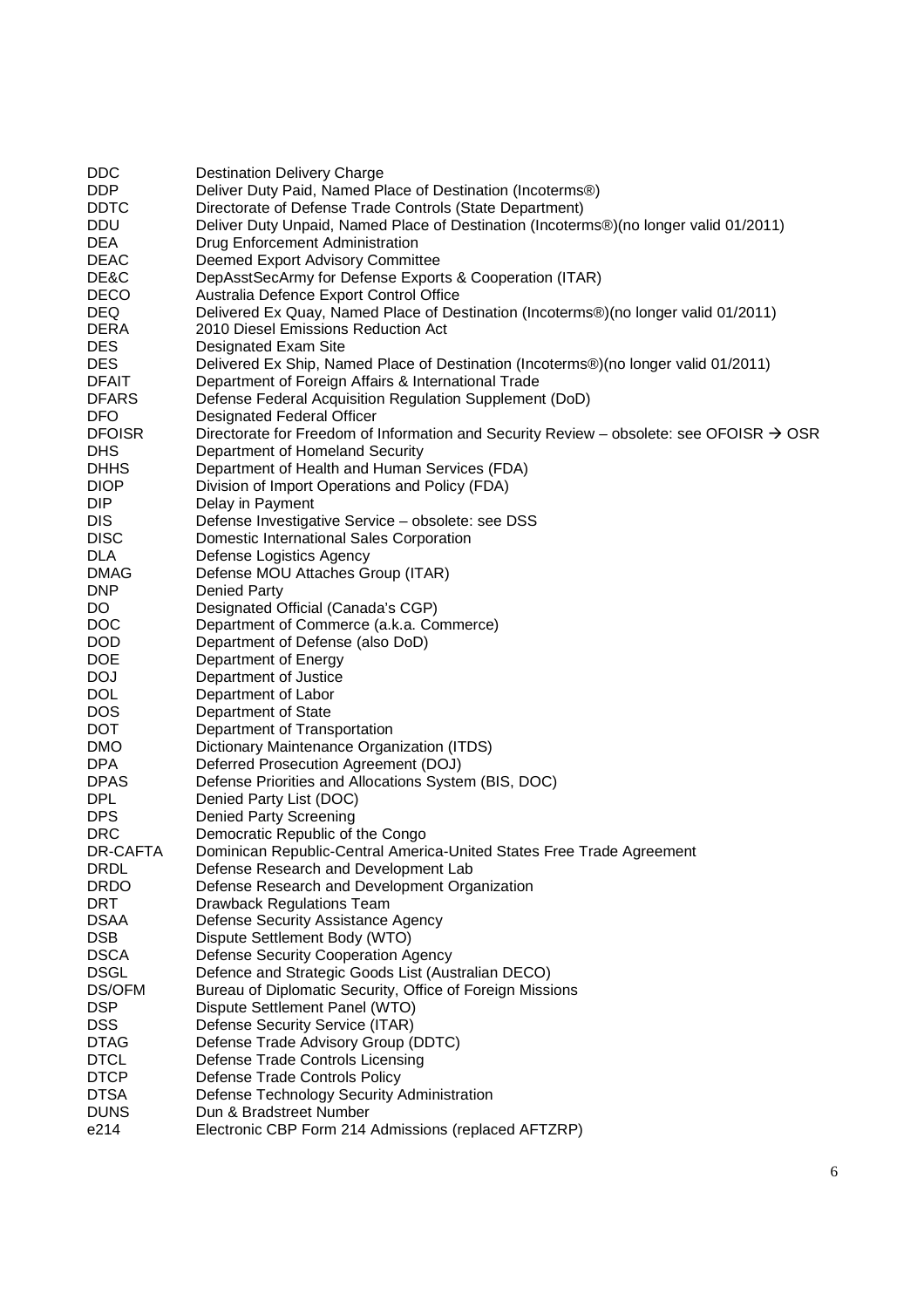| EAA                   | <b>Export Administration Act</b>                                          |
|-----------------------|---------------------------------------------------------------------------|
| EAB                   | Enterprise Architecture Branch (ACE)                                      |
| <b>EAC</b>            | <b>East African Community</b>                                             |
|                       |                                                                           |
| EADs                  | <b>Employment Authorization Documents (DHS)</b>                           |
| <b>EAN</b>            | Emergency Action Notification (USDA/APHIS)                                |
| EAR                   | <b>Export Administration Regulations (BIS)</b>                            |
| EAR99                 | <b>ECCN</b> for No License Required                                       |
| EARB                  | <b>Export Administration Review Board (BIS)</b>                           |
| <b>ECCN</b>           |                                                                           |
|                       | <b>Export Control Classification Number</b>                               |
| ECD                   | Export Controls Division (Foreign Affairs and International Trade Canada) |
| <b>ECHA</b>           | European Chemicals Agency (EU - in Helsinki)                              |
| <b>ECJ</b>            | European Court of Justice                                                 |
| <b>ECN</b>            | European Commission                                                       |
| ECO                   | Export Control Organisation (UK BIS equivalent)                           |
| <b>ECR Initiative</b> | <b>Export Control Reform Initiative</b>                                   |
|                       |                                                                           |
| ECS                   | Electronic Collection System (ACE)                                        |
| EDA                   | Economic Development Administration                                       |
| EDA                   | <b>Estimated Date of Arrival</b>                                          |
| EDI                   | Electronic Data Interchange                                               |
| EDIFACT               | Electronic Data Interchange for Administration, Commerce and Transport    |
| EDL                   | Enhanced Driver's License (trucking industry)                             |
| EECC                  | <b>Export Enforcement Coordination Center (DHS)</b>                       |
|                       |                                                                           |
| EEL                   | Electronic Export Information (replaced term SED in FTR; used in AES)     |
| <b>EFS</b>            | Electronic Form Submission (State/DDTC)                                   |
| EFTA                  | European Free Trade Association                                           |
| ΕL                    | Encryption Items (BIS/CCL)                                                |
| <b>EIA</b>            | Energy Information Administration (Office of Oil and Gas)                 |
| <b>EIN</b>            | <b>Employer Identification Number</b>                                     |
| <b>EIP</b>            | Electronic Invoice Program                                                |
| EIP/RLF               | Electronic Invoice Program/Remote Location Filing                         |
|                       |                                                                           |
| <b>EIS</b>            | <b>Environmental Impact Statement</b>                                     |
| ELA                   | Encryption Licensing Agreement or Arrangement                             |
| <b>ELAIN</b>          | Export License Application and Information Network (BIS)                  |
| <b>ELISA</b>          | Export License Status Advisor (DOD)                                       |
| <b>ELLIE</b>          | Electronic License Entry System (DDTC)                                    |
| <b>ELVIS</b>          | Electronic Visa Information Service (for Textiles)                        |
| <b>EMCP</b>           | <b>Export Management and Compliance Program</b>                           |
| <b>EMS</b>            |                                                                           |
|                       | <b>Export Management System</b>                                           |
| <b>ENC</b>            | Encryption commodities, software and technology (EAR license exception)   |
| <b>ENDP</b>           | <b>Exception to National Disclosure Policy</b>                            |
| <b>ENFORCE</b>        | <b>Enforcing Orders and Reducing Circumvention and Evasion</b>            |
| ENs                   | <b>Explanatory Notes</b>                                                  |
| <b>ENS</b>            | Entry Summary Declaration (EU version of ISF)                             |
| EO.                   | <b>Executive Order</b>                                                    |
| EO                    | <b>Executive Officer</b>                                                  |
| EO                    |                                                                           |
|                       | <b>Empowered Official</b>                                                 |
| <b>EORI</b>           | Economic Operator Registration and Identification Number (EU for ENS)     |
| <b>EPA</b>            | <b>Environmental Protection Agency</b>                                    |
| <b>EPCI</b>           | <b>Enhanced Proliferation Control Initiative</b>                          |
| <b>EPCI</b>           | DDTC Eligible Party Certification Indicator (EEI data element)            |
| EPZs                  | <b>Export Processing Zones</b>                                            |
| ERC                   | End-User Review Committee (EAR/BIS)                                       |
| <b>ERIC</b>           | Electronic Request for Item Classification (BIS)                          |
|                       |                                                                           |
| ERM                   | Enterprise Risk Management                                                |
| <b>ERS</b>            | Economic Research Service (USDA)                                          |
| ES                    | Entry Summary (ACE)                                                       |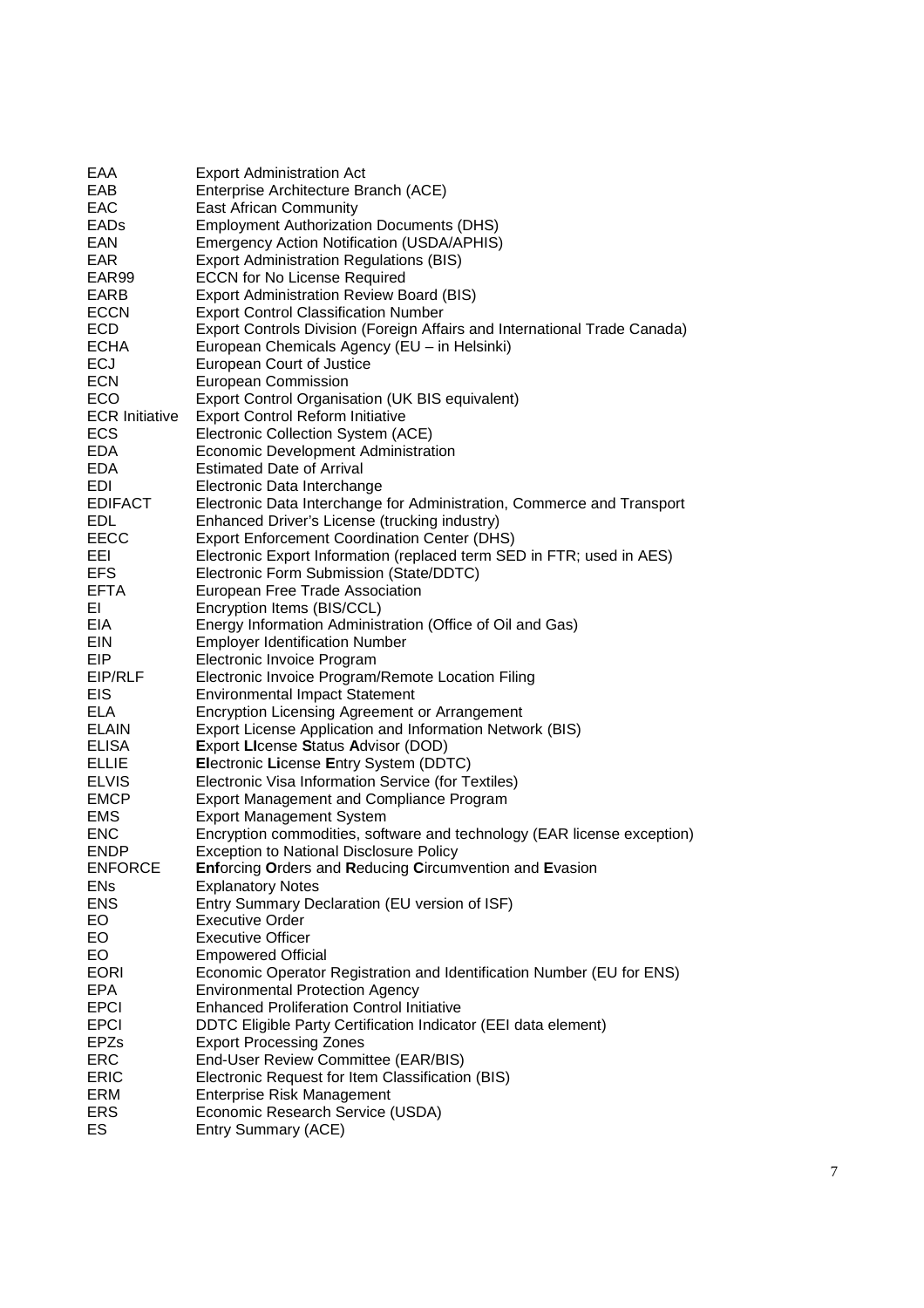| ESA           | Economics and Statistics Administration                                              |
|---------------|--------------------------------------------------------------------------------------|
| <b>ESAR</b>   | Entry Summary, Accounts, and Revenue (ACE)                                           |
| <b>ESC</b>    | Executive Steering Committee on Border Management (U.S. - Mexico bilateral programs) |
| <b>ESTA</b>   | Electronic System for Travel Authorization (DHS/CBP)                                 |
| <b>ETRAC</b>  | <b>Emerging Technology and Research Advisory Committee</b>                           |
| <b>ETS</b>    | <b>Educational Testing Service</b>                                                   |
| EU            | European Union                                                                       |
| <b>EUU</b>    | End-User Undertaking (UK BIS)                                                        |
| EV            | <b>Electric Vehicle</b>                                                              |
|               |                                                                                      |
| ExW           | Ex Works, Named Place (Incoterms®)                                                   |
| FA            | Focused Assessment (CBP Audit Program)                                               |
| FAA           | <b>Federal Aviation Administration</b>                                               |
| <b>FACR</b>   | Foreign Assets Control Regulations (OFAC)                                            |
| FAF           | <b>Fuel Adjustment Fee</b>                                                           |
| <b>FAP</b>    | CBP's Focused Assessment Program                                                     |
| <b>FAQ</b>    | <b>Frequently Asked Question</b>                                                     |
| <b>FAR</b>    | <b>Federal Acquisition Regulation</b>                                                |
| <b>FAS</b>    | Foreign Agricultural Service (USDA)                                                  |
| <b>FAS</b>    | Free Alongside Ship, Named Port (Incoterms®)                                         |
| <b>FASB</b>   | Financial Accounting Standards Board (issues GAAP)                                   |
| <b>FAST</b>   | Free and Secure Trade (trucking industry - U.S. and Canada)                          |
| <b>FATS</b>   | Filer Activity Tracking System (used to profile import entry files)                  |
| <b>FAVIR</b>  | Fruits and Vegetables Import Requirements Database (in APHIS)                        |
| FBI           | Federal Bureau of Investigation                                                      |
| FBLA          | Federal Bill of Lading Act                                                           |
| FCA           | <b>Fair Currency Alliance</b>                                                        |
| <b>FCA</b>    | Free Carrier, Named Place (Incoterms®)                                               |
| <b>FCA</b>    | False Claims Act (DOJ)                                                               |
| <b>FCC</b>    | <b>Federal Communications Commission</b>                                             |
| <b>FCPA</b>   | Foreign Corrupt Practices Act                                                        |
| <b>FDA</b>    | Food and Drug Administration (U.S. Department of Health & Human Services)            |
| <b>FDCA</b>   | Federal Food, Drug, and Cosmetic Act                                                 |
| FDI           | Foreign Direct Investment                                                            |
| <b>FEHA</b>   | Fair Employment and Housing Act                                                      |
| FEM           | <b>Fatal Error Message</b>                                                           |
| FEMA          |                                                                                      |
|               | Federal Emergency Management Agency                                                  |
| <b>FEU</b>    | Forty Foot Equivalent Units                                                          |
| FF.           | <b>Freight Forwarder</b>                                                             |
| <b>FFDCA</b>  | Federal Food, Drug & Cosmetic Act                                                    |
| <b>FHSA</b>   | Federal Hazardous Substances Act                                                     |
| <b>FHWA</b>   | Federal Highway Administration                                                       |
| FIE           | Foreign Invested Enterprise                                                          |
| <b>FinCEN</b> | <b>Financial Crimes Enforcement Network</b>                                          |
| <b>FIRM</b>   | Facility for Information Retrieval Program (CBSA)                                    |
| <b>FIRMS</b>  | Facilities Information and Resources Management Systems                              |
| <b>FISC</b>   | Foreign International Sales Corporation                                              |
| <b>FMC</b>    | <b>Federal Maritime Commission</b>                                                   |
| <b>FMCSA</b>  | Federal Motor Carrier Safety Administration                                          |
| <b>FMS</b>    | Foreign Military Sales (ITAR)                                                        |
| <b>FMVSS</b>  | Federal Motor Vehicle Safety Standard                                                |
| <b>FNIS</b>   | <b>Field National Import Specialist</b>                                              |
| <b>FOB</b>    | Free on Board, Named Port (Incoterms®)                                               |
| <b>FOCI</b>   | Foreign Ownership, Control, or Influence (DoD)                                       |
| <b>FOIA</b>   | Freedom of Information Act                                                           |
| <b>FPA</b>    | Free of Particular Average (insurance term)                                          |
| FP&F          | Fines, Penalties, and Forfeitures                                                    |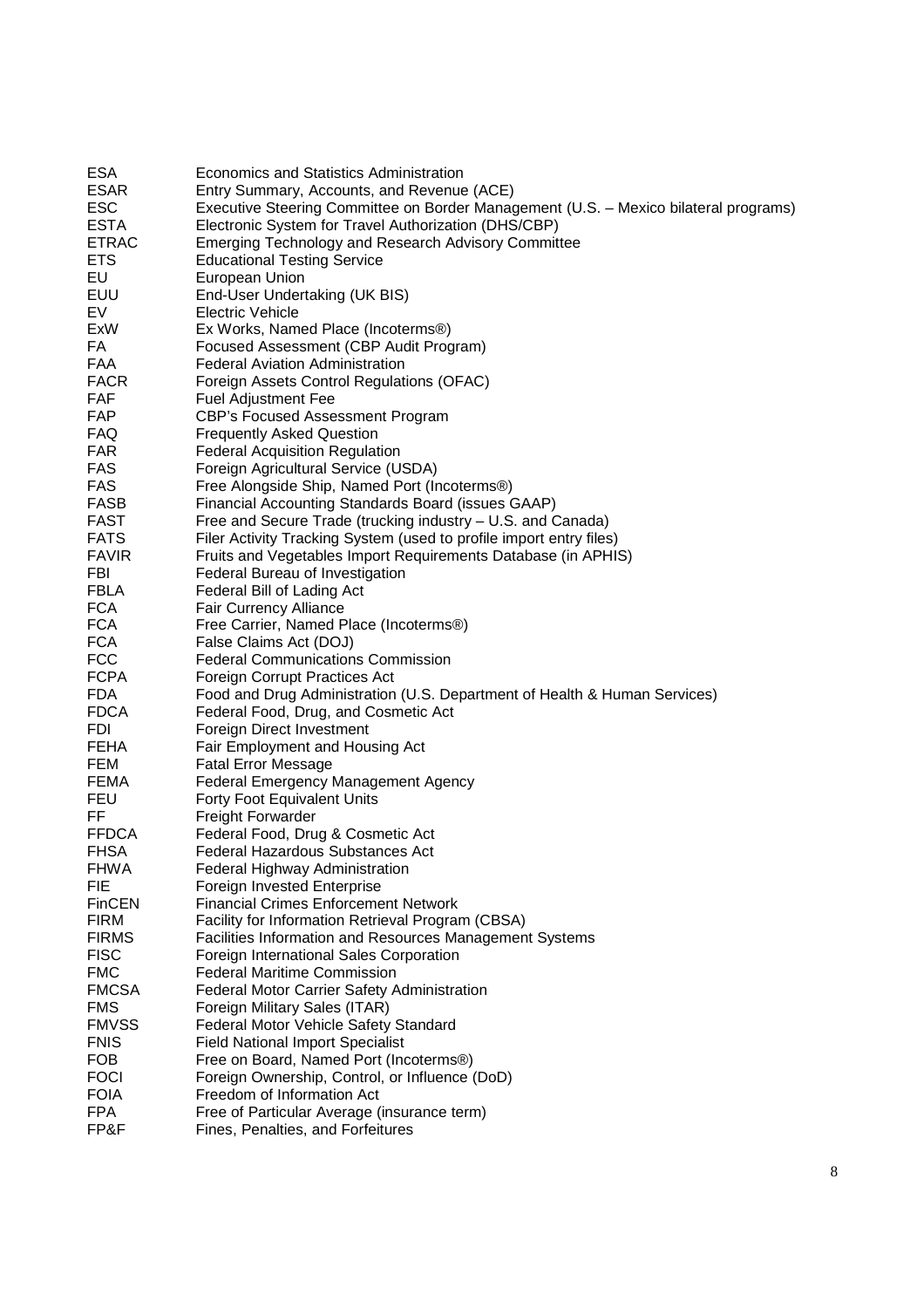| <b>FPG</b>   | Foreign Procurement Group (ITAR)                                                       |
|--------------|----------------------------------------------------------------------------------------|
| <b>FPLA</b>  | Fair Packaging and Labeling Act (1967)                                                 |
| <b>FPPI</b>  | Foreign Principal Party in Interest                                                    |
| FQA          | <b>Fastener Quality Act</b>                                                            |
| FR           | <b>Federal Register</b>                                                                |
| FRA          | Federal Railroad Administration                                                        |
| <b>FRN</b>   | <b>Federal Register Notice</b>                                                         |
| <b>FROB</b>  | Freight Remaining On Board                                                             |
| <b>FSA</b>   | Farm Service Agency                                                                    |
| <b>FSIS</b>  | Food Safety Inspection Service (USDA)                                                  |
| <b>FSMA</b>  | Food Safety Modernization Act of 2010                                                  |
| <b>FSWG</b>  | Food Safety Working Group (DHHS and USDA)                                              |
| <b>FTA</b>   | Free Trade Agreement                                                                   |
| <b>FTA</b>   | Foreign Trade Association                                                              |
| <b>FTAA</b>  | Free Trade Area of the Americas                                                        |
| <b>FTC</b>   | <b>Federal Trade Commission</b>                                                        |
| FTD          | Foreign Trade Division (Census Bureau)                                                 |
| <b>FTOSR</b> | Foreign Terrorist Organizations Sanctions Regulations (OFAC)                           |
| <b>FTR</b>   | Foreign Trade Regulations (replaced FTSR)                                              |
| <b>FTSR</b>  | Foreign Trade Statistical Regulations (replaced by FTR)                                |
| <b>FTZ</b>   | Foreign-Trade Zone                                                                     |
| FTZA         | Foreign-Trade Zones Act of 1934, as amended (19 USC 81a - 81u)                         |
| FTZB         | Foreign-Trade Zones Board                                                              |
| FTZM         | Foreign-Trade Zone Manual                                                              |
| <b>FTZO</b>  | Foreign-Trade Zones Board Order                                                        |
| <b>FTZR</b>  | Foreign-Trade Zones Regulations (15 CFR Part 400)                                      |
| <b>FWS</b>   | <b>Fish and Wildlife Service</b>                                                       |
| FY.          | <b>Fiscal Year</b>                                                                     |
| GAAP         | Generally Accepted Accounting Principles (issued by FASB)                              |
| GAC          | General Administration of Customs (China's CBP)                                        |
| <b>GAO</b>   | Government Accountability Office                                                       |
| <b>GATS</b>  | General Agreement on Trade in Services                                                 |
| GATT         | General Agreement on Tariffs & Trade                                                   |
| GBL          | Government Bill of Lading                                                              |
| <b>GBS</b>   | Shipments to Country Group B Countries (EAR license exception)                         |
| GBU          | <b>Global Business Unit</b>                                                            |
| GCC          | <b>General Certificate of Conformity</b>                                               |
| <b>GDP</b>   | <b>Gross Domestic Product</b>                                                          |
| <b>GDSN</b>  | Global Data Synchronization Network                                                    |
| <b>GEP</b>   | Global Entry Program (CBP)                                                             |
| GFT          | Gift parcels and humanitarian donations (EAR license exception)                        |
| <b>GIF</b>   | Great Idea Form (ACE)                                                                  |
| <b>GIPSA</b> | Grain Inspection, Packers & Stockyards Administration                                  |
| <b>GMP</b>   | Good Manufacturing Practices Regulations (FDA - Title 21 CFR Part 110)                 |
| GN           | General Note (at the beginning of HTSUSA)                                              |
| <b>GNI</b>   | <b>Gross National Income</b>                                                           |
| GO           | General Order                                                                          |
| GOC          | Government of China                                                                    |
| GOV          | Governments, international organizations, international inspections under the Chemical |
|              | Weapons Convention, and International Space Station (EAR license exception)            |
| <b>GPA</b>   | Government Procurement Agreement (WTO/DoD)                                             |
| <b>GPC</b>   | <b>Global Product Classification</b>                                                   |
| <b>GPO</b>   | <b>Government Printing Office</b>                                                      |
| <b>GRC</b>   | Governance, Risk, and Compliance                                                       |
| <b>GRE®</b>  | Graduate Record Examination (registered by ETS)                                        |
| GRI          | General Rules of Interpretation (in HTSUSA)                                            |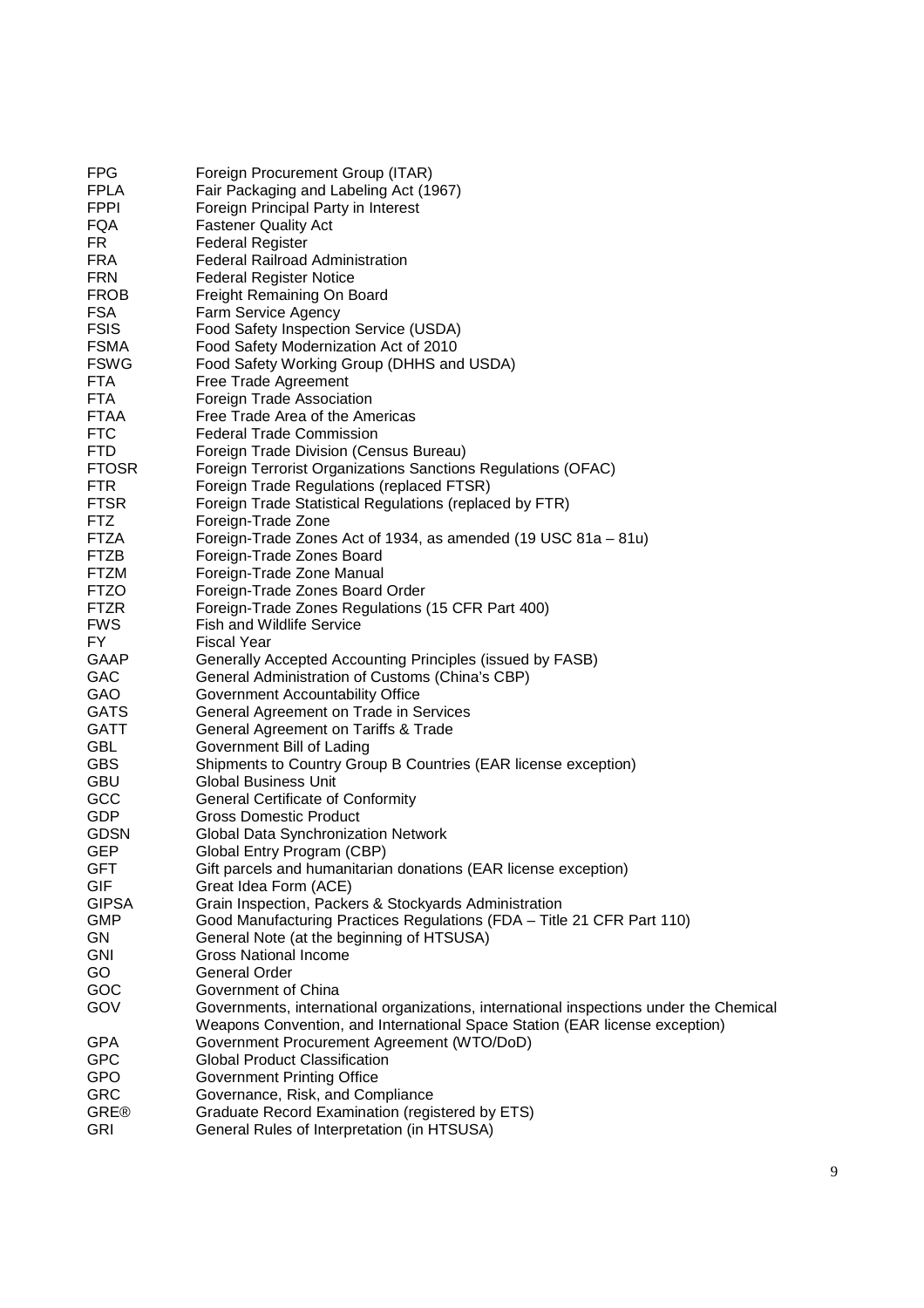| <b>GSA</b>    | <b>General Services Administration</b>                                                                                                                              |
|---------------|---------------------------------------------------------------------------------------------------------------------------------------------------------------------|
| <b>GSP</b>    | Generalized System of Preferences (special Duty treatment for BDCs)                                                                                                 |
| <b>GST</b>    | Goods and Services Tax (Canadian Customs)                                                                                                                           |
| <b>GTIN</b>   | Global Trade Item Number (ITDS)                                                                                                                                     |
| <b>GTSR</b>   | <b>Global Terrorism Sanctions Regulations (OFAC)</b>                                                                                                                |
| <b>GTT</b>    | "Global Trade Talk" (Publication)                                                                                                                                   |
| <b>GTX</b>    | Global Trade Exchange                                                                                                                                               |
| <b>HACCP</b>  | Hazard Analysis & Critical Control Points (FDA) (a.k.a. HAACP)                                                                                                      |
| <b>HAWB</b>   | House Air Waybill                                                                                                                                                   |
| <b>HBL</b>    | House Bill of Lading                                                                                                                                                |
| HC/HQ         | <b>High Cube Container</b>                                                                                                                                          |
| <b>HHS</b>    | Department of Health & Human Services                                                                                                                               |
| <b>HMCE</b>   | Her Majesty's Customs & Excise                                                                                                                                      |
| HMF           | Harbor Maintenance Fee                                                                                                                                              |
| <b>HMR</b>    | <b>Hazardous Materials Regulations</b>                                                                                                                              |
| <b>HNTE</b>   | <b>High or New Technology Enterprises</b>                                                                                                                           |
| <b>HOPE</b>   | Haitian Hemispheric Opportunity through Partnership Encouragement Act of 2006                                                                                       |
|               |                                                                                                                                                                     |
| <b>HPA</b>    | Horse Protection Act (APHIS)                                                                                                                                        |
| HQ. Ltr.      | Unpublished Customs Headquarters Letter                                                                                                                             |
| <b>HQR</b>    | <b>Published Headquarters Ruling</b>                                                                                                                                |
| <b>HSA</b>    | Homeland Security Act of 2002 (established DHS and transferred from Treasury and renamed<br>"Customs Service" which is now U.S. Customs and Border Protection (CBP) |
| <b>HSI</b>    | Homeland Security Investigations (ICE)                                                                                                                              |
| <b>HST</b>    | Harmonized Sales Tax (Canadian Customs)                                                                                                                             |
| <b>HSU</b>    | Harmonized System Update                                                                                                                                            |
| <b>HTS</b>    | see HTSUS                                                                                                                                                           |
| <b>HTSA</b>   | CBP abbreviation of HTSUSA                                                                                                                                          |
| <b>HTSUS</b>  | Harmonized Tariff Schedule of the United States (also HTS or HTSA or HTSUSA [Annotated])                                                                            |
| <b>HTSUSA</b> | see HTSUS                                                                                                                                                           |
| <b>HWA</b>    | Hold Without Action (BIS)                                                                                                                                           |
| IA            | <b>Internal Affairs</b>                                                                                                                                             |
| IA            | Import Alert (FDA)                                                                                                                                                  |
| IA            | Import Administration                                                                                                                                               |
| <b>IAEA</b>   | International Atomic Energy Agency                                                                                                                                  |
| <b>IANA</b>   | Intermodal Association of North America                                                                                                                             |
| IAS           | <b>Industry Audit Specialist</b>                                                                                                                                    |
| <b>IASB</b>   | International Accounting Standards Board (issues IFRS)                                                                                                              |
| <b>IASS</b>   | <b>Importer Activity Summary Statement</b>                                                                                                                          |
| <b>IATA</b>   | International Air Transport Association                                                                                                                             |
| $I - B$       | In-Bond                                                                                                                                                             |
| <b>IBIS</b>   | Interagency Border Inspection System                                                                                                                                |
| IBP           | International Buyer Program (DOC)                                                                                                                                   |
| <b>IBPS</b>   | Interest-Based Problem Solving                                                                                                                                      |
| <b>ICB</b>    | <b>International Carrier Bond</b>                                                                                                                                   |
| <b>ICB</b>    | <b>International Container Bureau</b>                                                                                                                               |
| <b>ICB</b>    | <b>International Competitive Bidding</b>                                                                                                                            |
| ICC           | International Chamber of Commerce, The World Business Organization                                                                                                  |
| IC/DV         | Import Certificate/Delivery Verification                                                                                                                            |
| <b>ICE</b>    | U. S. Immigration and Customs Enforcement Agency                                                                                                                    |
| <b>ICIS</b>   | Integrated Container Inspection System                                                                                                                              |
| <b>ICMP</b>   | Import Compliance Measurement Program (was importer "self-governance") (now FA)                                                                                     |
| <b>ICP</b>    | Informed Compliance Publication                                                                                                                                     |
| <b>ICP</b>    | Internal Control Program                                                                                                                                            |
| <b>ICPA</b>   | International Compliance Professionals Association                                                                                                                  |
| <b>ICPR</b>   | Informed Compliance Process Review (if new importer)                                                                                                                |
| <b>ICS</b>    |                                                                                                                                                                     |
|               | Import Control System (EU)                                                                                                                                          |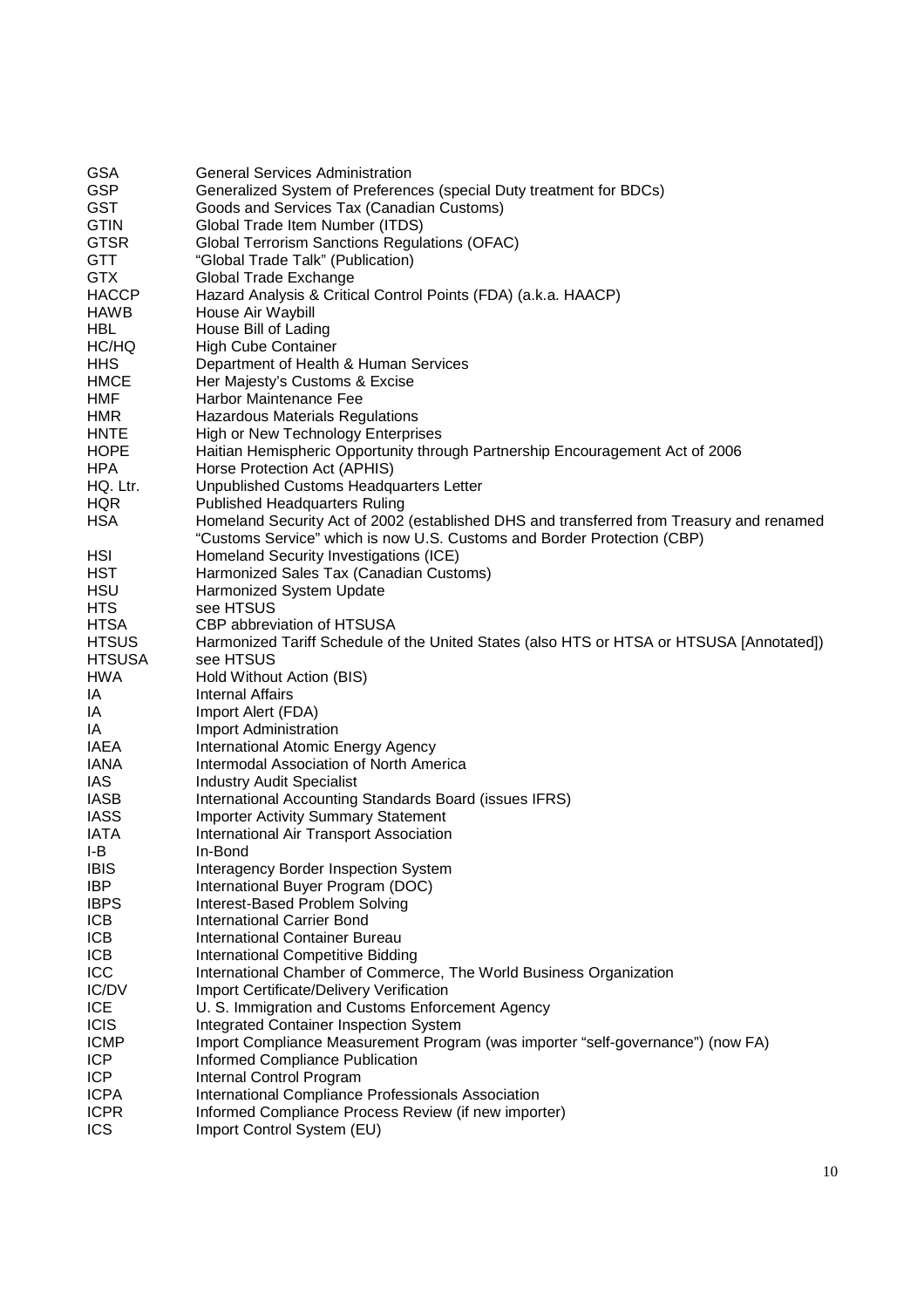| IDP                        | <b>Investigational Drug Product</b>                                                    |
|----------------------------|----------------------------------------------------------------------------------------|
| <b>IDTU</b>                | International Trade Data Users                                                         |
| IE                         | Immediate Exportation                                                                  |
| IED                        | <b>Improvised Exploding Device</b>                                                     |
| <b>IEEPA</b>               | International Emergency Economic Powers Act                                            |
| IEP                        | Intermodal Equipment Provider                                                          |
| IFA                        | Importer Focused Assessment (a.k.a. FA)                                                |
| <b>IFA-USA</b>             | International Fiscal Association - USA Branch (USCIB)                                  |
| <b>IFRS</b>                | International Financial Reporting Standards (issued by IASB)                           |
| <b>IFS</b>                 | <b>International Financial Statistics</b>                                              |
| <b>IFSR</b>                | <b>Iranian Financial Sanctions Regulations</b>                                         |
| IG                         | <b>Inspector General</b>                                                               |
| IGs                        | Implementation Guidelines (ACE)                                                        |
| I-House                    | <b>Inspection House</b>                                                                |
| IID.                       | Internal Investigation Division                                                        |
| <b>IIN</b>                 | <b>Importer Identification Number</b>                                                  |
| <b>IIPA</b>                | International Intellectual Property Alliance                                           |
| ШT                         | Instruments of International Traffic (a.k.a. returnable packaging)                     |
| ILA                        | International Longshoremen's Association                                               |
| ILO                        | International Labor Organization                                                       |
| ILWU                       | International Longshore and Warehouse Union                                            |
| IMB                        | International Maritime Bureau                                                          |
| <b>IMDS</b>                | International Material Data System                                                     |
| IML                        | International Munitions List                                                           |
| <b>IMO</b>                 | International Maritime Organization                                                    |
|                            | INCOTERMS® ICC Rules for the use of Domestic and International Trade Terms             |
| <b>INV/REQ</b>             | Invoice-by-Request (EIP/RLF)                                                           |
| <b>IOR</b>                 | Importer of Record                                                                     |
| <b>IPPC</b>                | International Plant Protection Convention                                              |
| <b>IPPC</b>                | International Panel on Climate Change                                                  |
| <b>IPR</b>                 | <b>Intellectual Property Rights</b>                                                    |
| <b>IRISL</b>               | Islamic Republic of Iran Shipping Lines                                                |
| <b>IRS</b>                 | <b>Internal Revenue Service</b>                                                        |
| <b>IRT</b>                 | <b>International Registered Traveler</b>                                               |
| IS                         | <b>Import Specialist</b>                                                               |
| <b>ISA</b>                 | Importer Self-Assessment                                                               |
| <b>ISA</b>                 | <b>Iran Sanctions Act</b>                                                              |
| <b>ISF</b>                 | Importer Security Filing (a.k.a. $10 + 2$ )                                            |
| <b>ISCO</b>                | International Container Standards Organization                                         |
| <b>ISO</b>                 | International Standards Organization (also Int'l Organization for Standardization)     |
| <b>ISOO</b>                | Information Security Oversight Office                                                  |
| <b>ISPM</b><br><b>ISPS</b> | <b>International Standards for Phytosanitary Measures</b>                              |
| <b>ISTAC</b>               | International Ship & Port Facility Security                                            |
| ΙT                         | Information Systems Technical Advisory Committee<br>Information Technology             |
| IT                         |                                                                                        |
| ΙT                         | Immediate Transportation<br>In Transit                                                 |
| <b>ITA</b>                 | International Trade Administration (DOC)                                               |
| <b>ITAC</b>                | International Telecommunications Advisory Committee (under State Department)           |
| <b>ITAC</b>                | Industry Trade Advisory Committee (U. S. Trade Representative)                         |
| <b>ITAR</b>                | International Traffic in Arms Regulations (State Department)                           |
| <b>ITC</b>                 | <b>International Trade Commission</b>                                                  |
| <b>ITDS</b>                | International Trade Data System                                                        |
| ITM                        | <b>International Trade Manager</b>                                                     |
| <b>ITMS</b>                | International and Cross-Border Transportation Management Systems                       |
| ITN                        | Internal Transaction Number (randomly generated number in AES to confirm EEI accepted) |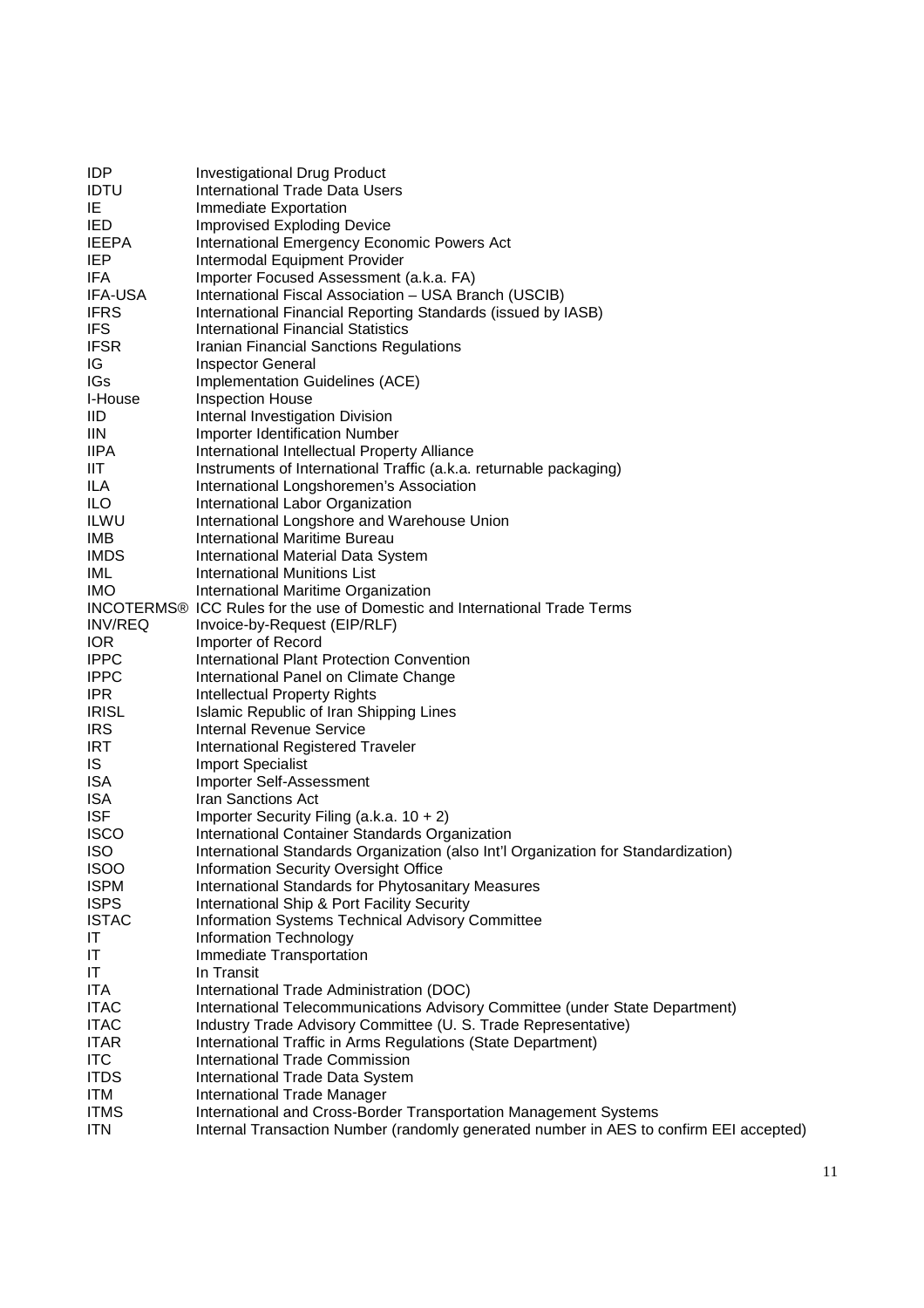| <b>ITO</b><br><b>ITP</b><br><b>ITPF</b> | International Trade Officer<br>International Trade Prototype<br>International Tax Policy Forum (USCIB) |
|-----------------------------------------|--------------------------------------------------------------------------------------------------------|
| <b>ITR</b>                              | Iranian Transactions Regulations                                                                       |
| <b>ITRAC</b>                            | Importer Trade Activity (data of record for CBP)                                                       |
| <b>ITS</b>                              | <b>International Trade Specialist</b>                                                                  |
| <b>IUA</b>                              | International Underwriting Association of London                                                       |
| IVL                                     | Individual Validated License                                                                           |
| <b>JCS</b>                              | Joint Chiefs of Staff                                                                                  |
| JFTA<br>JIG                             | Jordan Free Trade Agreement<br>Joint Industry Group                                                    |
| JIS                                     | <b>Job Instruction Sheet</b>                                                                           |
| JIT                                     | Just In Time                                                                                           |
| <b>JOC</b>                              | Journal of Commerce                                                                                    |
| <b>KPI</b>                              | Key Performance Indicator                                                                              |
| <b>LBCIP</b>                            | Land Border Carrier Initiative Program                                                                 |
| $LC$ (also $L/C$ )                      | Letter of Credit                                                                                       |
| <b>LCB</b>                              | <b>Licensed Customs Broker</b>                                                                         |
| <b>LCIA</b>                             | London Court of International Arbitration                                                              |
| LD.                                     | Unpublished Customs Legal Determination                                                                |
| L.D.                                    | <b>Liquidated Damages</b>                                                                              |
| <b>LDC</b>                              | Least Developed Country (used with GSP; also plural LDCs)                                              |
| LMA                                     | Lloyd's Market Association (Support for Lloyd's Underwriting)                                          |
| LO                                      | <b>Licensing Officer</b>                                                                               |
| LOA                                     | Letter of Offer and Acceptance                                                                         |
| <b>LOB</b>                              | Line of Business                                                                                       |
| <b>LOC</b>                              | Letter of Credit (see LC and L/C)                                                                      |
| LOI                                     | Letter of Intent                                                                                       |
| LOI                                     | Letter of Instruction                                                                                  |
| <b>LOL</b><br><b>LOR</b>                | Letter of the Law<br>Loss of Revenue                                                                   |
| <b>LPC</b>                              | Licenses, Permits, and Certificates (PGA)                                                              |
| <b>LPCO</b>                             | Licenses, Permits, Certificates, and Other (PGA)                                                       |
| LPMI                                    | Law to Promote Mexican Investment and Regulate Foreign Investment (Mexican Law)                        |
| <b>LSP</b>                              | Logistics Service Provider                                                                             |
| LTAR                                    | Less Than Adequate Remuneration (PRC ADD/CVD cases)                                                    |
| <b>LTFV</b>                             | Less Than Fair Value (ADD/CVD cases)                                                                   |
| <b>LTL</b>                              | Less Than Truckload                                                                                    |
| <b>LVS</b>                              | Shipments of Limited Value (EAR license exception)                                                     |
| LWS                                     | Laminated Woven Sacks (PRC ADD/CVD case)                                                               |
| LWTP                                    | Lightweight Thermal Paper (PRC ADD/CVD case)                                                           |
| MA                                      | Military Application (EAR)                                                                             |
| MarAd                                   | U. S. Maritime Administration (also MARAD)                                                             |
| <b>MARC 2000</b>                        | Multi-Port Approach to Raise Compliance (bearing industry)                                             |
| <b>MARY</b>                             | My Application Ready Yet? (DDTC's web based retrieval system (documents submitted through              |
|                                         | DTrade)                                                                                                |
| <b>MAWB</b>                             | Master Air Waybill                                                                                     |
| MBA                                     | Management by Account (a.k.a. Account Based Processing or Account Management [AM])                     |
| <b>MBDA</b><br><b>MCC</b>               | Minority Business Development Agency<br>Modernized Customs Code (EU)                                   |
| <b>MCTL</b>                             | Militarily Critical Technologies List                                                                  |
| MDA                                     | Military Defense Agency                                                                                |
| <b>MDE</b>                              | Major Defense Equipment                                                                                |
| <b>MDF</b>                              | Medium Density Fiberboard (APHIS)                                                                      |
| <b>MDR</b>                              | Manifest Discrepancy Report (FTZ)                                                                      |
| <b>MEA</b>                              | Manufacturing Enhancement Act                                                                          |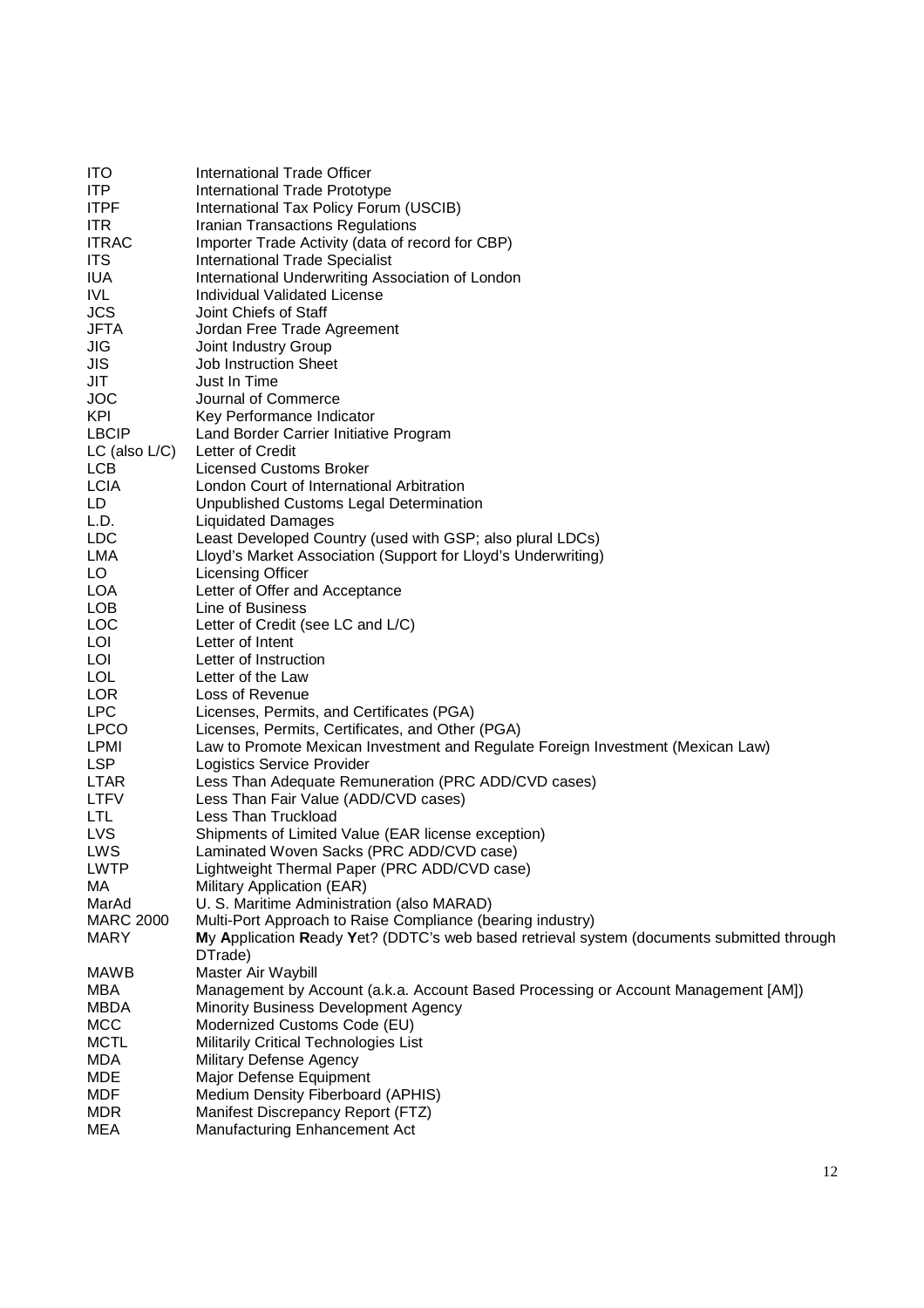| MEA              | Maritime Employers Association                                                            |  |  |
|------------------|-------------------------------------------------------------------------------------------|--|--|
| <b>MEUFTA</b>    | Malaysia and European Union Free Trade Agreement                                          |  |  |
| <b>MFTA</b>      | Morocco Free Trade Agreement                                                              |  |  |
| MID              | Manufacturer Identification Code                                                          |  |  |
| <b>MILSPEC</b>   | <b>Military Specification</b>                                                             |  |  |
| <b>MIRP</b>      | Maritime Infrastructure Recovery Plan                                                     |  |  |
| MLA              | Manufacturing License Agreement                                                           |  |  |
| <b>MLCC</b>      | Money Laundering Command Center                                                           |  |  |
| <b>MNC</b>       | <b>Multinational Corporation</b>                                                          |  |  |
| <b>MOA</b>       | Memorandum of Agreement                                                                   |  |  |
| <b>MOD</b>       | Ministry of Defense (UK)                                                                  |  |  |
| Mod Act          | Customs Modernization and Informed Compliance Act                                         |  |  |
| <b>MOFCOM</b>    | Ministry of Commerce-People's Republic of China                                           |  |  |
| <b>MOH</b>       | Ministry of Health (refers to FDA in all other countries regardless of their actual name) |  |  |
| MOT              | Mode of Transportation (ACE)                                                              |  |  |
| MOU              | Memorandum of Understanding                                                               |  |  |
| МP               | Military Purpose (EAR)                                                                    |  |  |
| <b>MPETAC</b>    |                                                                                           |  |  |
|                  | Materials Processing Equipment Technical Advisory Committee (Commerce/BIS)                |  |  |
| <b>MPF</b>       | Merchandise Processing Fee                                                                |  |  |
| <b>MRU</b>       | <b>Manifest Review Unit</b>                                                               |  |  |
| MS               | <b>Customs Manual Supplement</b>                                                          |  |  |
| <b>MSDS</b>      | <b>Material Safety Data Sheet</b>                                                         |  |  |
| <b>MSP</b>       | Maritime Security Program                                                                 |  |  |
| МT<br><b>MTA</b> | Military Technology (ITAR/EAR - BIS)                                                      |  |  |
|                  | Miscellaneous Trade & Technical Corrections Act, 2004                                     |  |  |
| <b>MTAR</b>      | More Than Adequate Remuneration (PRC ADD/CVD cases)                                       |  |  |
| MTB              | Miscellaneous Trade Bill                                                                  |  |  |
| MTB              | Miscellaneous Tariff Bill                                                                 |  |  |
| <b>MTCR</b>      | Missile Technology Control Regime (BIS)                                                   |  |  |
| <b>MTEC</b>      | Missile Technology Export Control Group                                                   |  |  |
| <b>MTSA</b>      | Maritime Transportation Security Act                                                      |  |  |
| <b>MTSNAC</b>    | Marine Transportation System National Advisory Council (MarAd)                            |  |  |
| <b>NAFTA</b>     | North America Free Trade Agreement                                                        |  |  |
| <b>NAICS</b>     | North American Industry Classification System                                             |  |  |
| <b>NAM</b>       | National Account Manager                                                                  |  |  |
| <b>NAMSA</b>     | NATO Maintenance and Supply Agency                                                        |  |  |
| <b>NAPPO</b>     | North American Plant Protection Organization                                              |  |  |
| <b>NARA</b>      | National Archives and Records Administration                                              |  |  |
| <b>NARP</b>      | National Agriculture Release Program                                                      |  |  |
| <b>NASA</b>      | National Aeronautics and Space Administration                                             |  |  |
| <b>NATAP</b>     | North America Trade Automation Program                                                    |  |  |
| <b>NATO</b>      | North Atlantic Treaty Organization                                                        |  |  |
| <b>NCA</b>       | National Capital Authority (usually a Declaration of Emergency/Diversion in ACE/ITDS)     |  |  |
| <b>NCAP</b>      | <b>National Customs Automation Program</b>                                                |  |  |
| <b>NCBFAA</b>    | National Customs Brokers & Forwarders Association of America                              |  |  |
| <b>NCCUSL</b>    | National Conference of Commissioners of Uniform State Laws                                |  |  |
| <b>NCIC</b>      | <b>National Criminal Information Center</b>                                               |  |  |
| <b>NCITD</b>     | National Council on International Trade Development                                       |  |  |
| <b>NCR</b>       | National Customs Ruling (Canada CBSA)                                                     |  |  |
| <b>NCS</b>       | <b>National Commodity Specialist</b>                                                      |  |  |
| <b>NCSCI</b>     | National Center for Standards and Certification Information                               |  |  |
| <b>NCSD</b>      | <b>National Commodity Specialist Division</b>                                             |  |  |
| <b>NCTC</b>      | National Conservation Training Center (FWS)                                               |  |  |
| <b>NDA</b>       | Non-Disclosure Agreement                                                                  |  |  |
| <b>NDIA</b>      | National Defense Industries Association                                                   |  |  |
| <b>NDP</b>       | National Disclosure Policy                                                                |  |  |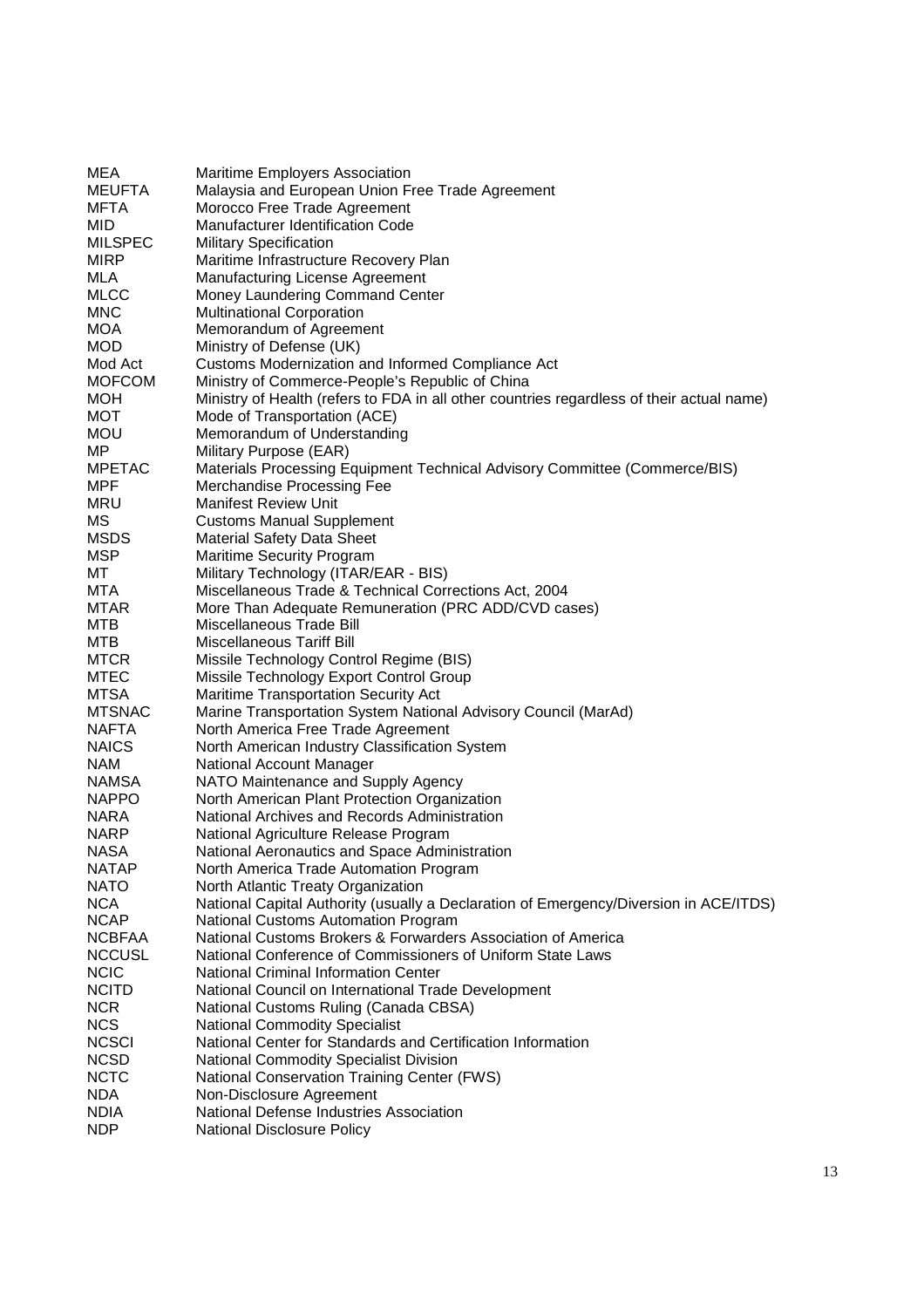| <b>NDRC</b>    | National Development and Reform Commission (PRC)                           |  |  |  |
|----------------|----------------------------------------------------------------------------|--|--|--|
| <b>NEA</b>     | National Emergencies Act                                                   |  |  |  |
| NEI            | National Export Initiative                                                 |  |  |  |
| <b>N.E.S.</b>  | Not Elsewhere Specified (EAR)                                              |  |  |  |
| <b>NESOI</b>   | Not Elsewhere Specified or Indicated                                       |  |  |  |
| <b>NFC</b>     | <b>National Finance Center</b>                                             |  |  |  |
| <b>NFTC</b>    | National Foreign Trade Council                                             |  |  |  |
| NGO            | Non-Governmental Agency                                                    |  |  |  |
| <b>NHTSA</b>   | National Highway Traffic Safety Administration                             |  |  |  |
| NII            | Non-Intrusive Inspection                                                   |  |  |  |
| <b>NIPS</b>    | Numerically Integrated Profiling System                                    |  |  |  |
| <b>NISPOM</b>  | National Industrial Security Program Operating Manual (DoD)                |  |  |  |
| <b>NISPPAC</b> | National Industrial Security Program Policy Advisory Committee (NARA/ISOO) |  |  |  |
| <b>NIST</b>    | National Institute of Standards and Technology (DOC)                       |  |  |  |
| NITL           | National Industrial Transportation League                                  |  |  |  |
| <b>NLR</b>     | No License Required (BIS)                                                  |  |  |  |
| <b>NLRA</b>    | National Labor Relations Act                                               |  |  |  |
| <b>NLRB</b>    | National Labor Relations Board                                             |  |  |  |
| NME            | Non-market Economy (refers to countries)                                   |  |  |  |
| <b>NMFS</b>    | <b>National Marine Fisheries Service</b>                                   |  |  |  |
| <b>NMFTA</b>   | National Motor Freight Traffic Association (maintains SCAC codes)          |  |  |  |
| <b>NNSA</b>    | National Nuclear Security Administration (DOE)                             |  |  |  |
| NOA            | Notice of Availability (FDA)                                               |  |  |  |
| NOAA           | National Oceanic & Atmospheric Administration                              |  |  |  |
| NP.            | Nuclear nonproliferation (BIS)                                             |  |  |  |
| NPA            | Non-prosecution Agreement (DOJ)                                            |  |  |  |
| <b>NPPO</b>    | National Plant Protection Organization (APHIS)                             |  |  |  |
| <b>NPRM</b>    | Notice of Proposed Rule Making                                             |  |  |  |
| <b>NRC</b>     | <b>Nuclear Regulatory Commission</b>                                       |  |  |  |
| NRI            | Non-Resident Importer (U.S Customs)                                        |  |  |  |
| NRI            | Non-Resident Individual (Canadian Customs)                                 |  |  |  |
| NS.            | National Security (BIS/CCL)                                                |  |  |  |
| NSA            | <b>National Security Agency</b>                                            |  |  |  |
| <b>NSF</b>     | <b>Insufficient Funds</b>                                                  |  |  |  |
| NTC            | <b>National Targeting Center</b>                                           |  |  |  |
| <b>NTE</b>     | National Trade Estimate Report on Foreign Trade Barriers (for USTR)        |  |  |  |
| NTEU           | National Treasury Employees Union                                          |  |  |  |
| <b>NTIA</b>    | National Telecommunications and Information Administration                 |  |  |  |
| <b>NTIS</b>    | <b>National Technical Information Service</b>                              |  |  |  |
| <b>NTR</b>     | Normal Trade Relations (column 1 rate of duty in HTSUSA)                   |  |  |  |
| <b>NTSR</b>    | Narcotics Trafficking Sanctions Regulations (OFAC)                         |  |  |  |
| <b>NVO</b>     | see NVOCC                                                                  |  |  |  |
| <b>NVOCC</b>   | Non-Vessel-Operating Common Carrier (a.k.a. NVO)                           |  |  |  |
| OAS            | <b>Operational Analysis Staff</b>                                          |  |  |  |
| OA             | Office of Administration                                                   |  |  |  |
| OAS            | Organization of American States                                            |  |  |  |
| <b>OASIS</b>   | Operational & Administrative System for Import Support (FDA)               |  |  |  |
| OBL            | Ocean Bill of Lading                                                       |  |  |  |
| OC             | Office of the Commissioner (CBP)                                           |  |  |  |
| OCI            | Office of Criminal Investigations (FDA)                                    |  |  |  |
| <b>OCOD</b>    | Office of Commercial Operations Decision published in Customs Bulletin     |  |  |  |
| <b>OCTG</b>    | Oil Country Tubular Goods                                                  |  |  |  |
| OECD           | Organization for Economic Co-Operation and Development                     |  |  |  |
| <b>OEM</b>     | Original Equipment Manufacturer                                            |  |  |  |
| <b>OES</b>     | Bureau of Oceans and International Environmental and Scientific Affairs    |  |  |  |
| OF             | Office of Finance                                                          |  |  |  |
|                |                                                                            |  |  |  |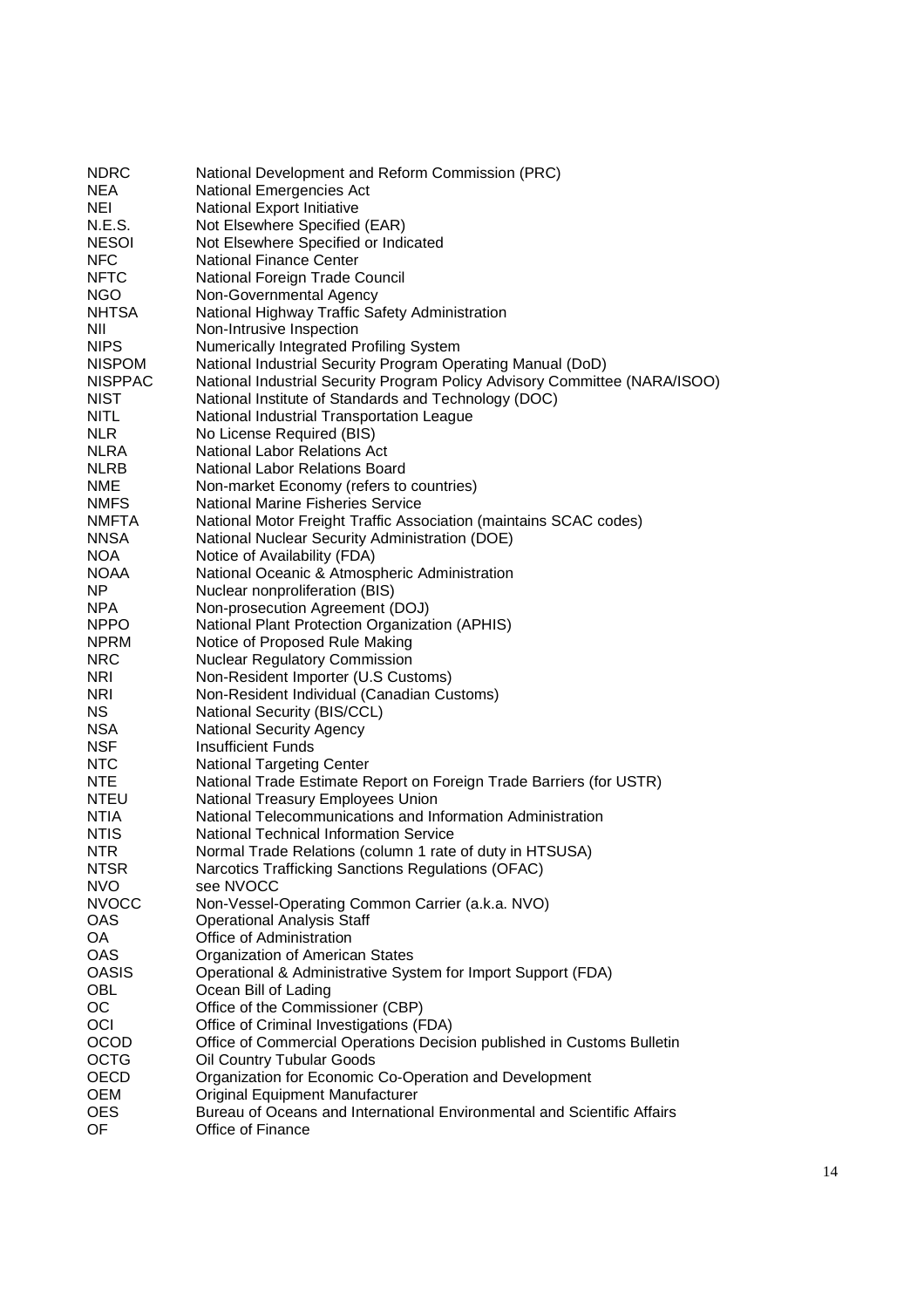| <b>OFAC</b>         | Office of Foreign Assets Control (Treasury Department)                   |
|---------------------|--------------------------------------------------------------------------|
| <b>OFE</b>          | Office of Fossil Energy                                                  |
| <b>OFF</b>          | Ocean Freight Forwarder                                                  |
| <b>OFFP</b>         | United Nations Oil for Food Program                                      |
| OFII                | Organization for International Investment (USCIB)                        |
| <b>OFM</b>          | Office of Foreign Missions                                               |
| <b>OFO</b>          | Office of Field Operations                                               |
| OFO/APTL            | Office of Field Operations/Agriculture Programs and Trade Liaison        |
| <b>OFOISR</b>       | Office of Freedom of Information and Security Review - obsolete: see OSR |
|                     | Office of Field Operations/Trade Operations Division                     |
| OFO/TOD             |                                                                          |
| <b>OFTA</b>         | U.S. - Oman Free Trade Agreement                                         |
| <b>OGA</b>          | <b>Other Government Agency</b>                                           |
| <b>OGD</b>          | Other Government Department (Canadian Customs = U.S. OGA)                |
| OGL                 | Open General License (UK)                                                |
| <b>OGEL</b>         | Open General Export License (UK BIS)                                     |
| OHC                 | Origin Handling Charge                                                   |
| <b>OHRM</b>         | Office of Human Resource Management                                      |
| $\overline{O}$      | Office of Investigations                                                 |
| <b>OIEL</b>         | Open Individual Export License (UK BIS)                                  |
| <b>OIG</b>          | Office of Inspector General                                              |
| <b>OIOC</b>         | Office of Intelligence and Operations Coordination                       |
| OIT                 | Office of Information and Technology                                     |
| <b>OMB</b>          | Office of Management and Budget                                          |
| <b>OOIDA</b>        | Owner-Operator Independent Drivers Association                           |
| <b>OPA</b>          | Offshore Procurement Agreement                                           |
| <b>ORA</b>          | Office of Regulatory Audit                                               |
| <b>ORA</b>          | Office of Regulatory Affairs (FDA)                                       |
| <b>ORR</b>          | Office of Regulations and Rulings                                        |
| <b>OSC</b>          | <b>Operation Safe Commerce</b>                                           |
| OSD                 | Office of the Secretary of Defense                                       |
| <b>OSR</b>          | Office of Security Review                                                |
| <b>OSRA</b>         | Ocean Shipping Reform Act                                                |
| <b>OST</b>          | Office of Strategic Trade (CBP)                                          |
| OT.                 | Office of International Trade (CBP)                                      |
| <b>OTEXA</b>        | Office of Textiles and Apparel (DOC)                                     |
|                     |                                                                          |
| OTI                 | Ocean Transportation Intermediary                                        |
| OT/R&R              | Office of International Trade/Regulations & Rulings                      |
| OT/T-APP            | Office of International Trade/Textile-Apparel Policy & Programs          |
| PA                  | <b>Pre-Arrival</b>                                                       |
| <b>PAEC</b>         | Pakistan Atomic Energy Commission                                        |
| PAEI                | Professional Association of Exporters and Importers                      |
| <b>PAIRED Entry</b> | Port of Arrival Immediate Release and Enforcement Determination          |
| <b>PAM</b>          | Port Account Manager                                                     |
| <b>PAPS</b>         | Pre-Arrival Processing System                                            |
| <b>PAS</b>          | Pre-Assessment Survey (CBP's FA)                                         |
| <b>PBOC</b>         | People's Bank of China                                                   |
| <b>PCA</b>          | Partnership Cooperation Agreement                                        |
| <b>PCS</b>          | Post Summary Corrections (ACE)                                           |
| <b>PD</b>           | <b>Prior Disclosure</b>                                                  |
| PD                  | <b>Presidential Directive</b>                                            |
| <b>PDR</b>          | Public Document Room (see ADAMS; NRC)                                    |
| PE                  | Permanent Establishment (Canadian Customs)                               |
| <b>PEA</b>          | Post Entry Amendment                                                     |
| <b>PECSEA</b>       | President's Export Council Subcommittee on Export Administration         |
| <b>PFA</b>          | Post-Departure Filing Application (Census)                               |
| PFI                 | <b>Priority Focus Industry</b>                                           |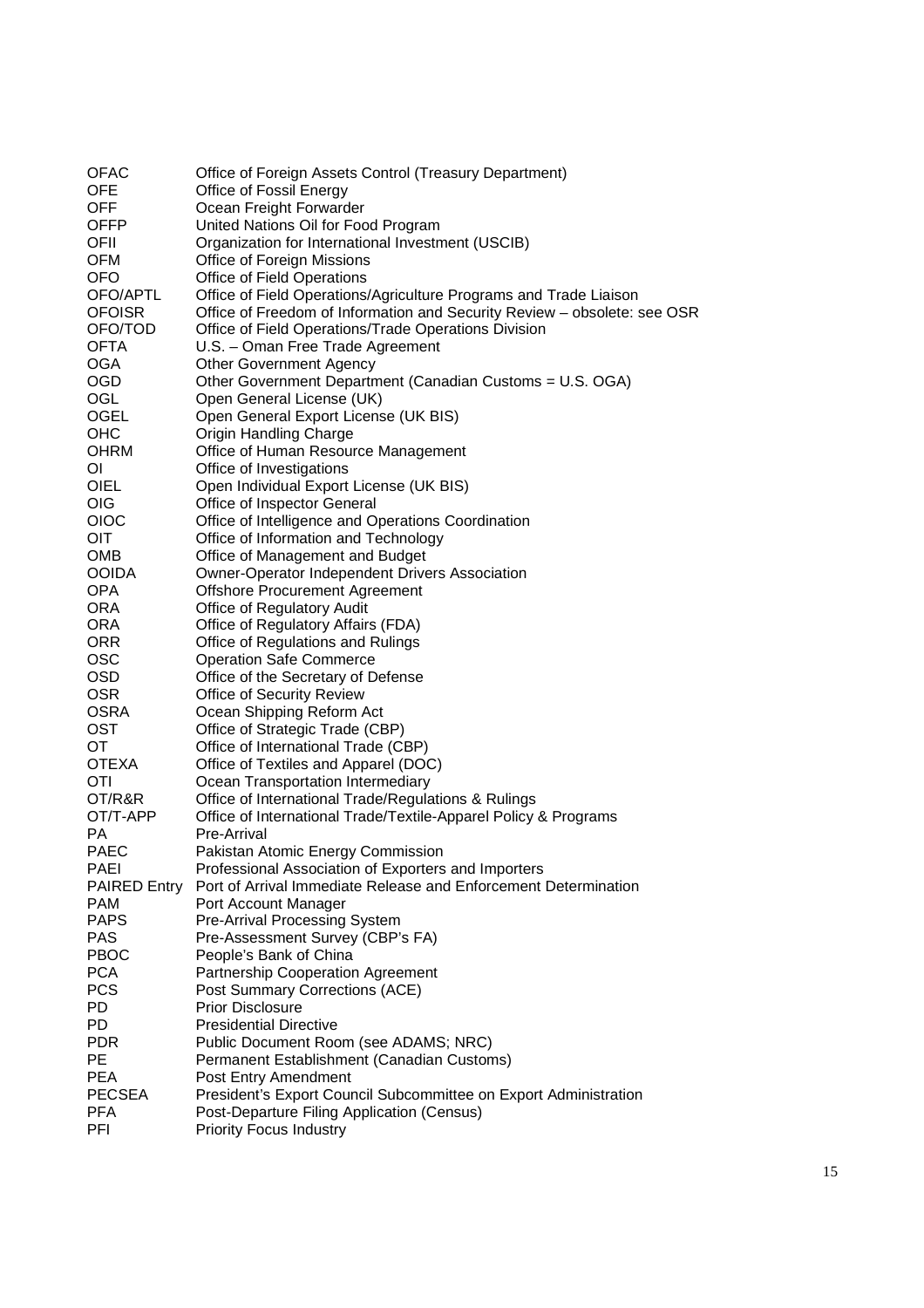| <b>PGA</b>    | Participating Government Agency (ACE and ITDS)                                       |  |  |
|---------------|--------------------------------------------------------------------------------------|--|--|
| <b>PHIS</b>   | Public Health Information Service (FDA/FSIS)                                         |  |  |
| <b>PHMSA</b>  | Pipeline and Hazardous Materials Safety Administration                               |  |  |
| <b>PIC</b>    | Product Information Committee (ITDS)                                                 |  |  |
| <b>PIM</b>    | Phytosanitary Issues Management (APHIS)                                              |  |  |
| P.I.P.        | Partners in Protection (CBSA equivalent of C-TPAT)                                   |  |  |
| <b>PIR</b>    | Pest Interception Record (USDA)                                                      |  |  |
| <b>PIS</b>    | <b>Plant Inspection Station</b>                                                      |  |  |
| PIT           | Process Improvement Team                                                             |  |  |
| <b>PIV</b>    | Personal Identity Verification card (required for access to a Federal facility)      |  |  |
|               | Public Law                                                                           |  |  |
| PL.           |                                                                                      |  |  |
| <b>PLC</b>    | Pre-License Check (exports)                                                          |  |  |
| <b>PMS</b>    | <b>Periodic Monthly Statement</b>                                                    |  |  |
| <b>PN</b>     | <b>Prior Notice</b>                                                                  |  |  |
| <b>PNSI</b>   | Prior Notice System Interface                                                        |  |  |
| <b>PNTR</b>   | <b>Permanent Normal Trade Relations</b>                                              |  |  |
| PO.           | <b>Purchase Order</b>                                                                |  |  |
| <b>POA</b>    | Power of Attorney (also PoA)                                                         |  |  |
| <b>POA</b>    | Port of Arrival                                                                      |  |  |
| <b>POC</b>    | Point of Contact                                                                     |  |  |
| POD           | Proof of Delivery                                                                    |  |  |
| POD           | Port of Destination                                                                  |  |  |
| <b>POE</b>    | Port of Entry                                                                        |  |  |
| <b>POI</b>    | Port of Import                                                                       |  |  |
| <b>POI</b>    | Period of Investigation                                                              |  |  |
| <b>POR</b>    | Period of Review (ADD/CVD cases)                                                     |  |  |
| <b>POV</b>    | <b>Privately Owned Vehicle</b>                                                       |  |  |
| <b>PPI</b>    | <b>Principal Party in Interest</b>                                                   |  |  |
| PPQ           | Plant Protection and Quarantine (APHIS/USDA)                                         |  |  |
| <b>PRA</b>    | Penalty Reinvestment Agreement (CBSA)                                                |  |  |
| <b>PRC</b>    | People's Republic of China                                                           |  |  |
| <b>PSA</b>    | Post Summary Adjustment                                                              |  |  |
| <b>PSC</b>    | <b>Post Summary Correction</b>                                                       |  |  |
| <b>PSS</b>    | Peak Season Surcharge                                                                |  |  |
| <b>PSV</b>    | Post Shipment Verification (exports)                                                 |  |  |
| PTI           | <b>Priority Trade Issue</b>                                                          |  |  |
| <b>PTO</b>    | Patent and Trademark Office                                                          |  |  |
| PTP           | Permit to Proceed (CBP/ACE)                                                          |  |  |
| <b>PTPA</b>   | U.S. - Peru Trade Promotion Agreement                                                |  |  |
| <b>PTT</b>    |                                                                                      |  |  |
|               | Permit to Transfer (FTZ)                                                             |  |  |
| QBT<br>QBTs   | Quota Book Transmittal (plural = QBTs)<br>(See QBT)                                  |  |  |
|               |                                                                                      |  |  |
| QI            | Qualifying Individual (for a license)                                                |  |  |
| QRA           | Quick Response Audit                                                                 |  |  |
| QTP           | <b>Qualified Trading Partner</b>                                                     |  |  |
| RA            | Office of Regulatory Audit (often "Reg Audit")                                       |  |  |
| <b>RAC</b>    | Resident Agent in Charge                                                             |  |  |
| <b>RAD</b>    | <b>Regulatory Audit Division</b>                                                     |  |  |
| <b>RDO</b>    | Recommended Decision and Order (BIS)                                                 |  |  |
| <b>REACH</b>  | Registration, Evaluation, Authorisation, and Restriction of Chemical Substances (EU) |  |  |
| <b>RESIST</b> | Resisting Extortion and Solicitation in International Transactions (ICC)             |  |  |
| <b>RET</b>    | <b>Routed Export Transaction</b>                                                     |  |  |
| <b>REX</b>    | Registered Exporter (EU)                                                             |  |  |
| RF.           | <b>Russian Federation</b>                                                            |  |  |
| <b>RFC</b>    | Federal Taxpayer's Registry Number (Mexico)                                          |  |  |
| <b>RFI</b>    | Representative of a Foreign Interest (FOCI)                                          |  |  |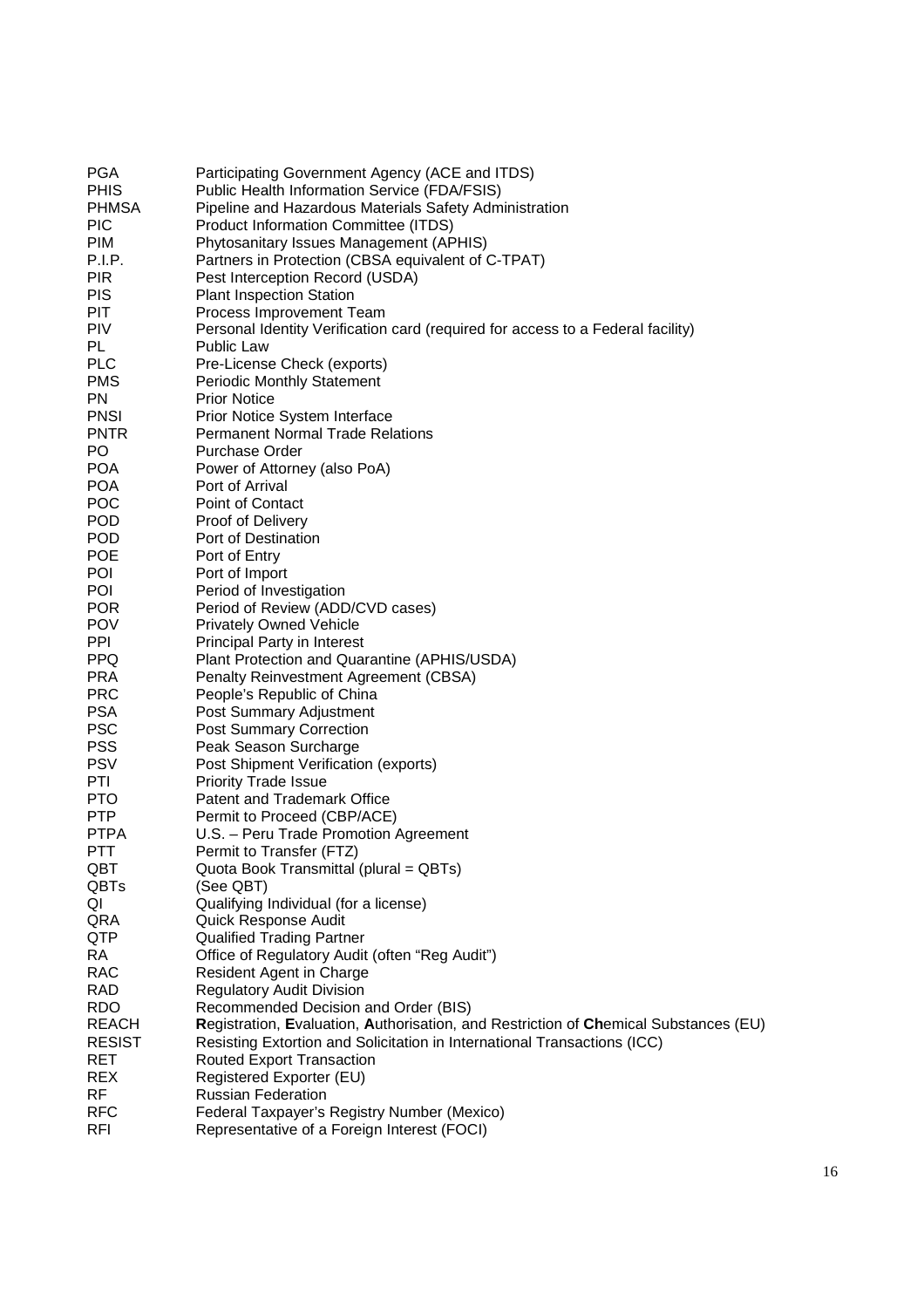| <b>RFID</b>    | Radio Frequency Identification                                                              |  |
|----------------|---------------------------------------------------------------------------------------------|--|
| <b>RFP</b>     | <b>Request for Proposal</b>                                                                 |  |
| RFQ            | <b>Request for Quote/Quotation</b>                                                          |  |
| <b>RGC</b>     | Iran's Revolutionary Guard Corps                                                            |  |
| RI             | Registered Importer                                                                         |  |
| <b>RILA</b>    | Retail Industry Leaders Association                                                         |  |
| <b>RIN</b>     | Regulation Identifier Number (Federal Register)                                             |  |
| <b>RLF</b>     | <b>Remote Location Filing</b>                                                               |  |
| <b>RoHS</b>    | <b>Restriction of Hazardous Substances</b>                                                  |  |
| <b>ROI</b>     | Report of Investigation (typically used by CBP to cut off a prior disclosure)               |  |
| <b>RPL</b>     | <b>Restricted Parties List</b>                                                              |  |
| <b>RPL</b>     | Servicing and replacement of parts and equipment (EAR license exception)                    |  |
| <b>RPM</b>     | <b>Radiation Portal Monitor</b>                                                             |  |
| <b>RPTAC</b>   | Regulations and Procedures Technical Advisory Committee (DOC/BIS)                           |  |
| <b>RS</b>      | Regional stability (BIS)                                                                    |  |
| <b>RSPA</b>    | Research and Special Programs Administration                                                |  |
| <b>RVC</b>     |                                                                                             |  |
|                | <b>Regional Value Content)</b>                                                              |  |
| <b>RWA</b>     | <b>Return Without Action</b>                                                                |  |
| SAA            | Statement of Administrative Action (for ADD/CVD cases                                       |  |
| <b>SAC</b>     | Special Agent in Charge                                                                     |  |
| <b>SACT</b>    | Supreme Allied Commander Transformation                                                     |  |
|                | SAFE Port Act Security and Accountability for Every Port Act of 2006                        |  |
| SAF/IAD        | Secretary of the Air Force, International Affairs Division                                  |  |
| <b>SAFO</b>    | Security Alert for Operators (FAA)                                                          |  |
| SAMM           | Security Assistance Management Manual                                                       |  |
| <b>SBA</b>     | <b>Small Business Administration</b>                                                        |  |
| <b>SBDC</b>    | Small Business Development Center                                                           |  |
| <b>SCA</b>     | McNamara-O'Hara Service Contract Act of 1965                                                |  |
| <b>SCAC</b>    | Standard Carrier Alpha Code (maintained by NMFTA)                                           |  |
| SC/CASA        | South Caucasus/Central and South Asian States (DoD) (Armenia, Azerbaijan, Georgia,          |  |
|                | Kazakhstan, Kyrgyzstan, Pakistan, Tajikistan, Turkmenistan, and Uzbekistan)                 |  |
| SCL            | Special Comprehensive List                                                                  |  |
| <b>SCSA</b>    | Safe Container Shipping Act                                                                 |  |
| <b>SCSS</b>    | <b>Supply Chain Security Specialist</b>                                                     |  |
| <b>SDLC</b>    | Synchronous Data Linking Communications                                                     |  |
| <b>SDN</b>     | Specially Designated Nationals and Blocked Persons (OFAC)                                   |  |
| <b>SDNT</b>    | Special Designated Narcotics Trafficker (OFAC) (plural = SDNTs)                             |  |
| <b>SDS</b>     | Standard Data Set (ITDS)                                                                    |  |
| <b>SEACATS</b> | Seized Asset & Case Tracking System (System of records for tracking seized property,        |  |
|                | penalties & liquidated damages cases)                                                       |  |
| SEB            | Single Entry Bond                                                                           |  |
| <b>SEC</b>     | Securities and Exchange Commission                                                          |  |
| <b>SECURE</b>  | Standards to be Employed by Customs for Uniform Rights Enforcement (IPR)                    |  |
| <b>SED</b>     | Shippers' Export Declaration (replaced by EEI in AES)                                       |  |
| <b>SEIS</b>    | Supplemental Environmental Impact Statement                                                 |  |
| <b>SENTRI</b>  | Secure Electronic Network for Travelers' Rapid Inspection (U.S. - Mexico bilateral program) |  |
| <b>SEVIS</b>   | Student and Exchange Visitor Information System                                             |  |
| <b>SFO</b>     | Serious Fraud Office (U.K.)                                                                 |  |
| SI             | Significant Items (BIS)                                                                     |  |
| SIEL           | Standard Individual Export License (UK BIS)                                                 |  |
| <b>SIGIR</b>   | Special Inspector General for Iraq Reconstruction                                           |  |
| <b>SITC</b>    | Standard International Trade Classification                                                 |  |
| SFI            | Secure Freight Initiative                                                                   |  |
| <b>SFTA</b>    | Singapore Free Trade Agreement                                                              |  |
| <b>SHAPE</b>   | Supreme Headquarters Allied Powers Europe                                                   |  |
| SI             | Significant Items (EAR)                                                                     |  |
|                |                                                                                             |  |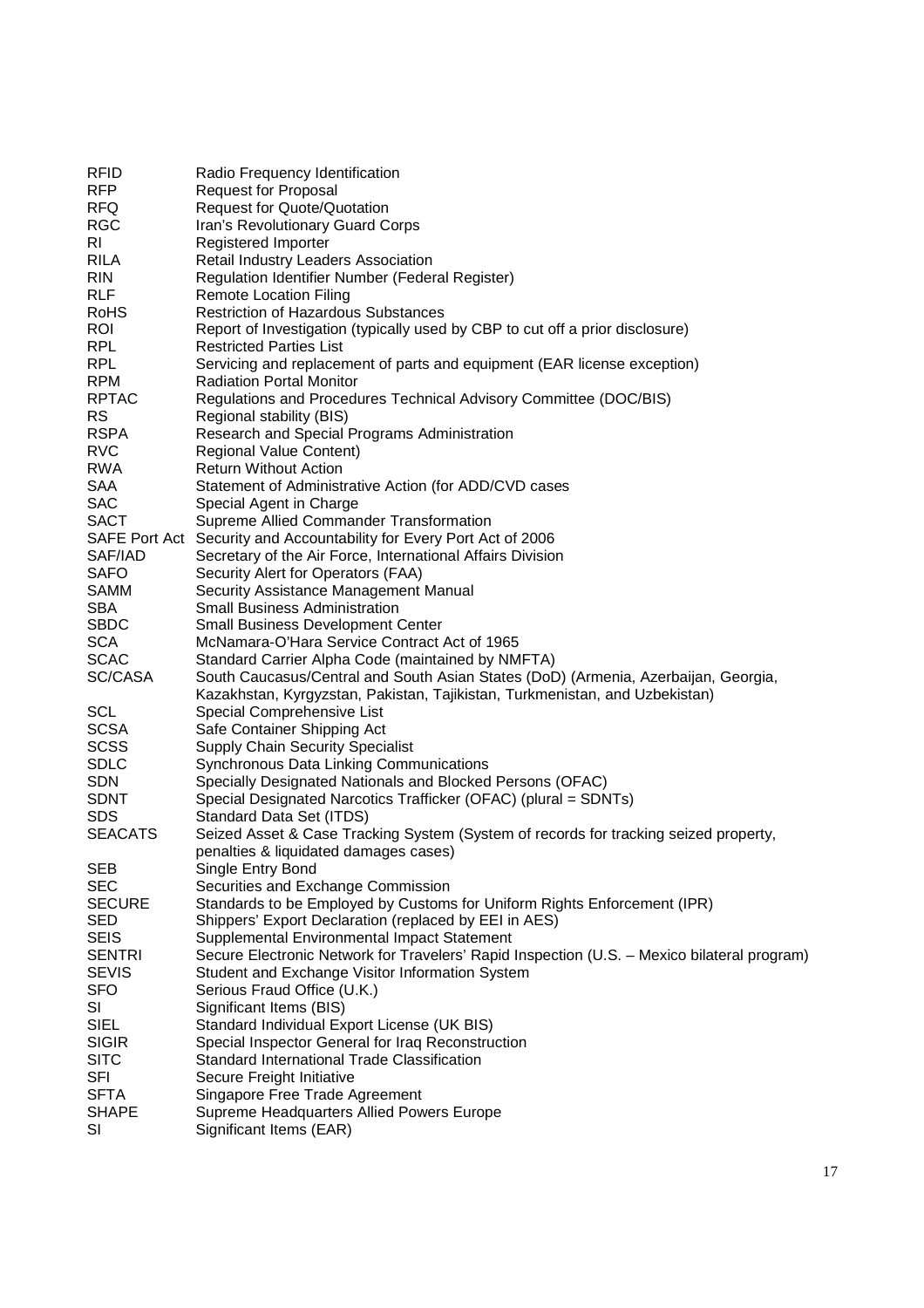| SIA           | Society for International Affairs                                                 |  |  |
|---------------|-----------------------------------------------------------------------------------|--|--|
| <b>SIEL</b>   | Standard Individual Export License (UK BIS)                                       |  |  |
| SIL           | Supplementary Information Letter (Entry correction                                |  |  |
| SIL           | Shipper's Letter of Instruction                                                   |  |  |
| SIS           | <b>Supervisor Import Specialist</b>                                               |  |  |
| <b>SITAC</b>  | Sensors and Instrumentation Technical Advisory Committee                          |  |  |
| <b>SITCL</b>  | Standard Individual Trade Control License (UK BIS)                                |  |  |
| <b>SKU</b>    |                                                                                   |  |  |
| SL            | Stock Keeping Unit (a.k.a. Part Number)                                           |  |  |
|               | Surreptitious Listening (ITAR/EAR - BIS)                                          |  |  |
| <b>SLA</b>    | U. S. - Canada 2006 Softwood Lumber Agreement                                     |  |  |
| SLI           | Shipper's Letter of Instruction                                                   |  |  |
| Slip Op       | Slip Opinion of the Court                                                         |  |  |
| SLT           | State, Local, and Tribal entities                                                 |  |  |
| <b>SLTPS</b>  | State, Local, Tribal, and Private Sector entities                                 |  |  |
| <b>SME</b>    | Square Meters Equivalent                                                          |  |  |
| <b>SME</b>    | Small and Mid-sized Enterprise                                                    |  |  |
| SME           | <b>Subject Matter Expert</b>                                                      |  |  |
| SME           | <b>Significant Military Equipment</b>                                             |  |  |
| SNAP-R        | Simplified Network Application Process Redesign (exports)(BIS)                    |  |  |
| SoC           | Substance of Concern                                                              |  |  |
| SOCB          | State-Owned Commercial Bank (PRC)                                                 |  |  |
| SOE           | <b>State Owned Enterprise</b>                                                     |  |  |
| <b>SOLAS</b>  | Safety of Life at Sea Convention                                                  |  |  |
|               |                                                                                   |  |  |
| SOMI          | Supplier Owned and Managed Inventory                                              |  |  |
| SOP           | <b>Standard Operating Procedure</b>                                               |  |  |
| SOR           | System of Record                                                                  |  |  |
| SOW           | <b>Statement of Work</b>                                                          |  |  |
| <b>SPF</b>    | Spruce Pine Fur (APHIS)                                                           |  |  |
| SPI           | Special Program Indicator (GSP)                                                   |  |  |
| <b>SPIRE</b>  | Electronic Licensing System (UK - ECO)                                            |  |  |
| <b>SPS</b>    | Sanitary and Phytosanitary (APHIS/USTR)                                           |  |  |
| SS            | <b>Security Surcharge</b>                                                         |  |  |
| SS            | Short Supply (ITAR/EAR - BIS)                                                     |  |  |
| SSL           | Steamship Line                                                                    |  |  |
| SS Line       | Steamship Line                                                                    |  |  |
| <b>SSN</b>    | <b>Social Security Number</b>                                                     |  |  |
| <b>SSR</b>    | <b>Sudanese Sanctions Regulations</b>                                             |  |  |
|               |                                                                                   |  |  |
| <b>STA</b>    | Strategic Trade Authorization (License Exception - ITAR/EAR)                      |  |  |
| State         | Department of State                                                               |  |  |
| <b>STB</b>    | <b>Single Transaction Bond</b>                                                    |  |  |
| STB           | U. S. Surface Transportation Board                                                |  |  |
| <b>STC</b>    | <b>Strategic Trade Center</b>                                                     |  |  |
| <b>STNDAA</b> | Strom Thurmond National Defense Authorization Act (of 1999)                       |  |  |
| <b>STOP</b>   | <b>Strategy Targeting Organized Piracy</b>                                        |  |  |
| <b>SWPM</b>   | Solid Wood Packing Material (USDA / APHIS)(a.k.a. WPM)                            |  |  |
| TA            | Tariff Act of 1930, as amended (Title 19 CFR and 18 USC 541 - 552)                |  |  |
| <b>TAA</b>    | <b>Trade Agreements Act</b>                                                       |  |  |
| TAA           | <b>Technical Assistance Agreement</b>                                             |  |  |
| <b>TAC</b>    | <b>Technical Advisory Committee (BIS)</b>                                         |  |  |
| T&Cs          | Terms and Conditions (often "boiler plate" language on PO)                        |  |  |
| <b>TBT</b>    | Technical Barrier to Trade (USTR)                                                 |  |  |
| <b>TBTs</b>   | Textile Book Transmittals (issued by Textile Enforcement and Operations Division) |  |  |
|               |                                                                                   |  |  |
| <b>TCCES</b>  | Trade Compliance CES Exam                                                         |  |  |
| <b>TCPI</b>   | Tax Council Policy Institute                                                      |  |  |
| <b>TCM</b>    | <b>Trade Compliance Measurement</b>                                               |  |  |
| <b>TCP</b>    | <b>Trade Compliance Process</b>                                                   |  |  |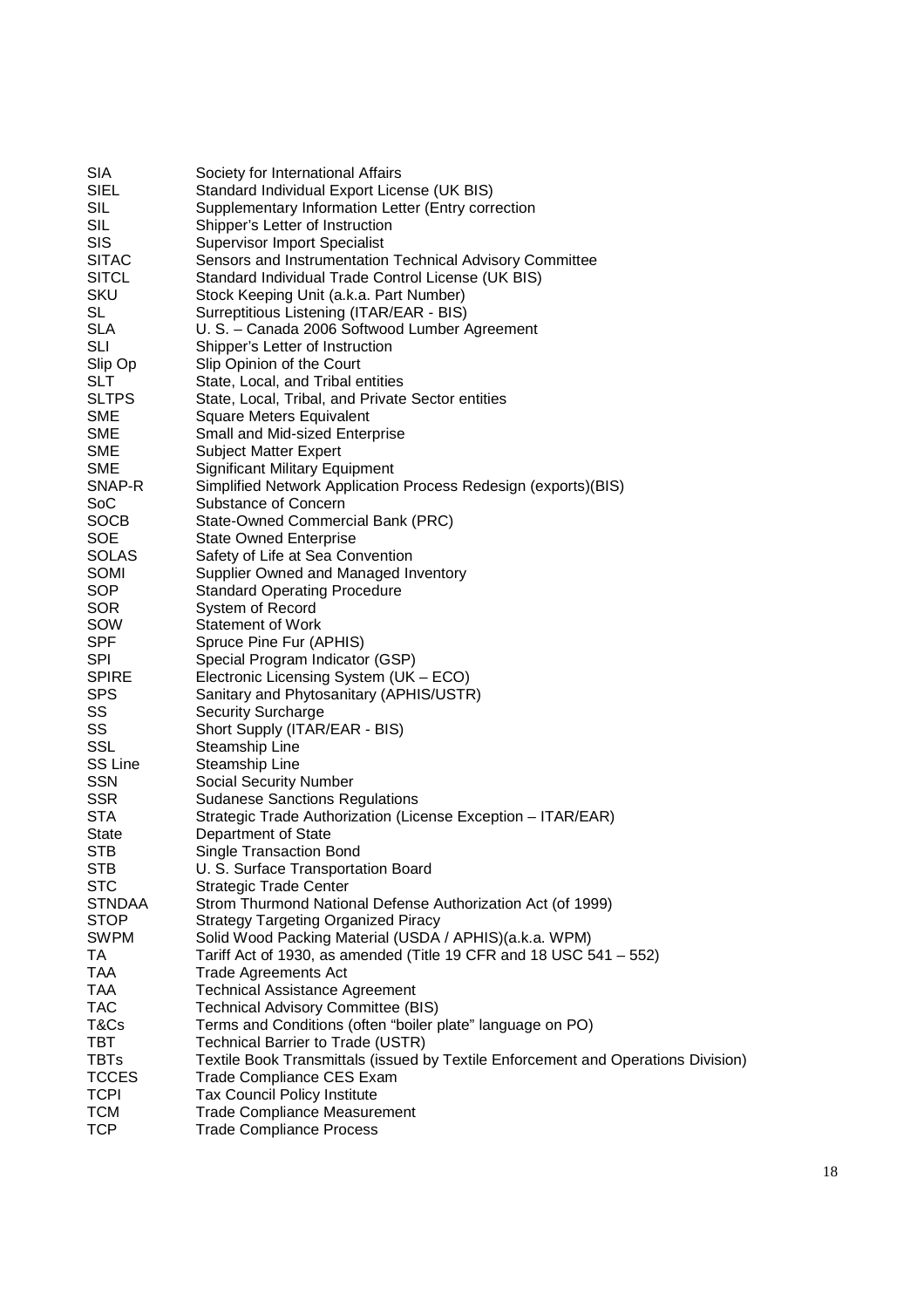| <b>TCP</b>     | <b>Technology Control Plan</b>                                                         |  |  |
|----------------|----------------------------------------------------------------------------------------|--|--|
| TCPO           | <b>Trade Compliance Process Owner</b>                                                  |  |  |
| <b>TCR</b>     | <b>Tariff Classification Rule</b>                                                      |  |  |
| TD             | Treasury Decision (published in Customs Bulletin) (also T.D.)                          |  |  |
| <b>TDO</b>     | Temporary Denial Order (BIS)                                                           |  |  |
| <b>T&amp;E</b> | <b>Transportation and Exportation</b>                                                  |  |  |
|                |                                                                                        |  |  |
| <b>TECS</b>    | <b>Treasury Enforcement Communications System</b>                                      |  |  |
| TEI            | Tax Executives Institute, Inc.                                                         |  |  |
| TEP            | <b>Trade Enforcement Plan</b>                                                          |  |  |
| TEU            | Twenty Foot Equivalent Unit                                                            |  |  |
| <b>TFEI</b>    | Task Force for Editorial Issues (WA)                                                   |  |  |
| <b>THC</b>     | <b>Terminal Handling Charge</b>                                                        |  |  |
| TIA            | <b>Transport Intermediaries Association</b>                                            |  |  |
| TIB            | Temporary Importation under Bond                                                       |  |  |
| <b>TIFA</b>    | Trade & Investment Framework Agreement                                                 |  |  |
| <b>TIPS</b>    | Technical Information for Pre-Assessment Survey                                        |  |  |
| <b>TLC</b>     | Trade Leadership Council (TSN)                                                         |  |  |
| <b>TMP</b>     | Temporary imports, exports, and reexports (EAR license exception)                      |  |  |
| <b>TMS</b>     | <b>Transportation Management System</b>                                                |  |  |
| <b>TOEFL®</b>  | Test of English as a Foreign Language (registered by ETS)                              |  |  |
| <b>TPA</b>     | <b>Trade Promotion Agreement</b>                                                       |  |  |
| <b>TPL</b>     | <b>Tariff Preference Level</b>                                                         |  |  |
| <b>TPP</b>     | Trans-Pacific Partnership Agreement                                                    |  |  |
| <b>TPS</b>     | <b>Temporary Protected Status (DHS)</b>                                                |  |  |
| <b>TPSC</b>    | Trade Policy Staff Committee (USTR)                                                    |  |  |
| <b>TPVT</b>    | <b>Textile Production Verification Team</b>                                            |  |  |
|                |                                                                                        |  |  |
| TRB            | <b>Transportation Research Board</b>                                                   |  |  |
| <b>TRN</b>     | <b>Transportation Reference Number</b>                                                 |  |  |
| TRO            | <b>Temporary Restraining Order</b>                                                     |  |  |
| TRQ            | Tariff Rate Quota (DOC)                                                                |  |  |
| <b>TSA</b>     | <b>Transportation Security Administration</b>                                          |  |  |
| <b>TSA</b>     | <b>Technology Safeguards Agreement</b>                                                 |  |  |
| <b>TSCA</b>    | Toxic Substance Control Act (pronounced "toss-ka")                                     |  |  |
| <b>TSN</b>     | Trade Support Network (a representative trade community group working with CBP on ACE) |  |  |
| <b>TSR</b>     | <b>Terrorism Sanctions Regulations (OFAC)</b>                                          |  |  |
| <b>TSR</b>     | Technology and Software under Restriction (EAR license exception)                      |  |  |
| <b>TSRA</b>    | Trade Sanctions Reform and Export Enhancement Act of 2000 (OFAC)                       |  |  |
| <b>TSU</b>     | Technology and Software - Unrestricted (EAR license exception)                         |  |  |
| TTB            | Alcohol and Tobacco Tax and Trade Bureau (Treasury Department)                         |  |  |
| <b>TTCP</b>    | Technology Transfer Control Plan                                                       |  |  |
| TTP            | Trans-Pacific Partnership (USTR)                                                       |  |  |
| TWEA           | Trading with the Enemy Act                                                             |  |  |
| <b>TWIC</b>    | <b>Transportation Worker Identification Credential</b>                                 |  |  |
| <b>UAFTA</b>   | U. S.-Australia Free Trade Agreement                                                   |  |  |
| <b>UCC</b>     | Uniform Commercial Code                                                                |  |  |
| <b>UCFTA</b>   | U. S.-Chile Free Trade Agreement (a.k.a. CFTA)                                         |  |  |
| <b>UCNEE</b>   | <b>Ultimate Consignee</b>                                                              |  |  |
|                |                                                                                        |  |  |
| <b>UCRN</b>    | Unique Consignment Reference Number                                                    |  |  |
| <b>UIN</b>     | Unique Identification Number                                                           |  |  |
| UL             | Underwriter's Laboratory                                                               |  |  |
| <b>ULD</b>     | Unit Load Device (one type of IIT)                                                     |  |  |
| UN             | <b>United Nations</b>                                                                  |  |  |
| UN/CEFACT      | United Nations Centre for Trade Facilitation and Electronic Business                   |  |  |
| <b>UNCTAD</b>  | United Nations Conference on Trade & Development                                       |  |  |
| <b>UNFCU</b>   | United Nations Federal Credit Union                                                    |  |  |
| <b>UNSPSC</b>  | United Nations Standard Products and Services Code                                     |  |  |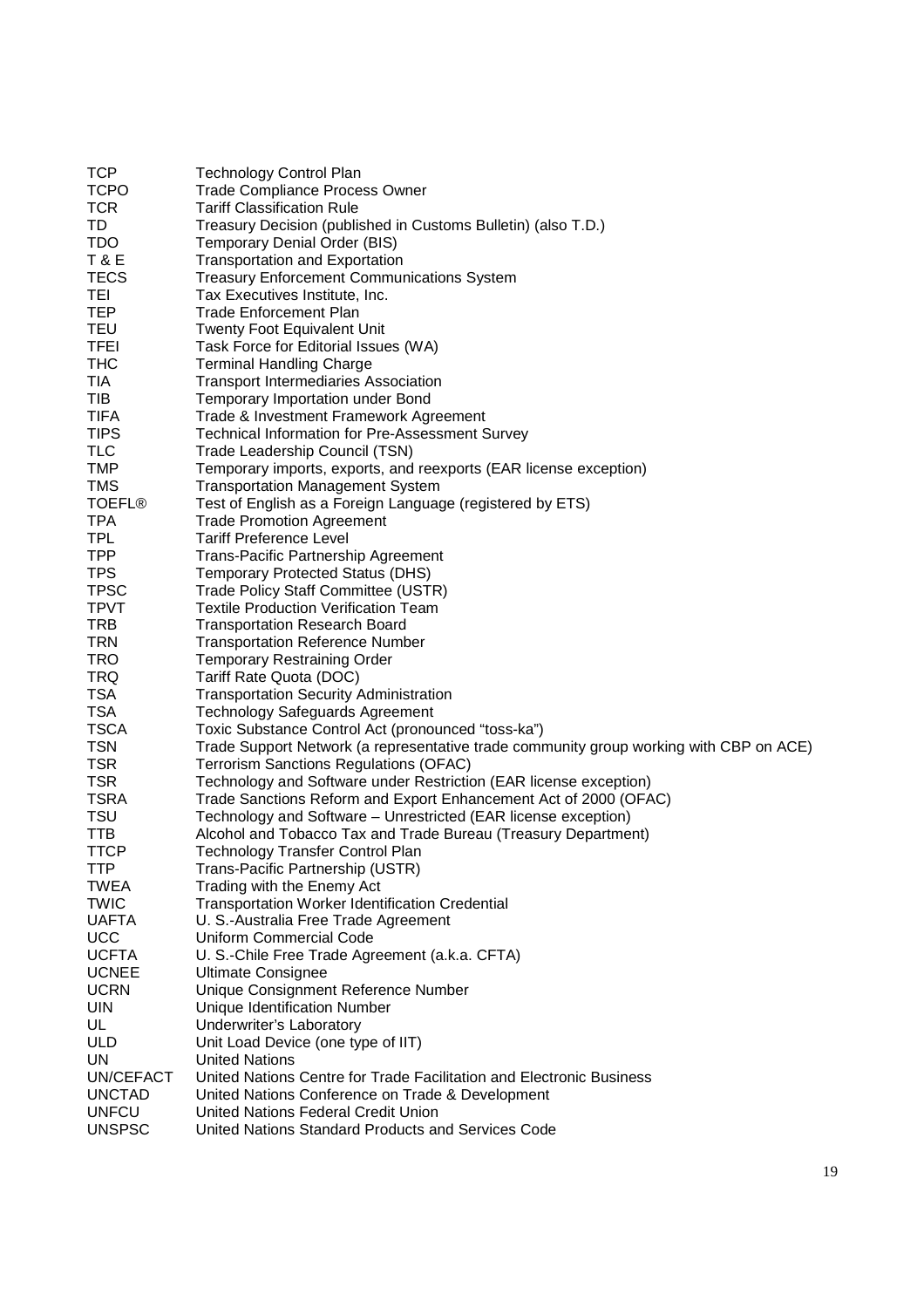| <b>UPC</b>          | Universal Product Code                                                    |  |  |  |
|---------------------|---------------------------------------------------------------------------|--|--|--|
| <b>URAA</b>         | <b>Uruguay Round Agreements</b>                                           |  |  |  |
| <b>USACE</b>        | U. S. Army Corps of Engineers                                             |  |  |  |
| <b>USAID</b>        | U. S. Agency for International Development                                |  |  |  |
| USA-ITA             | U. S. Association of Importers of Textiles & Apparel                      |  |  |  |
| <b>USBFTA</b>       | United States-Bahrain Free Trade Agreement                                |  |  |  |
| USC                 | United States Code (also U.S.C.)                                          |  |  |  |
| <b>USCIB</b>        | United States Council for International Business (publishes Incoterms®)   |  |  |  |
| <b>USCIS</b>        | U. S. Citizenship and Immigration Service                                 |  |  |  |
| <b>USCS</b>         | United States Customs Service                                             |  |  |  |
| USDA                | U. S. Department of Agriculture                                           |  |  |  |
| USDA-AMS            | <b>USDA Agricultural Marketing Service</b>                                |  |  |  |
| USDA-APHIS          | USDA Animal and Plant Health Inspection Service                           |  |  |  |
| USDA-FSIS           | <b>USDA Food Safety Inspection Service</b>                                |  |  |  |
| <b>USDOT</b>        | see DOT                                                                   |  |  |  |
| <b>USCG</b>         | <b>United States Coast Guard</b>                                          |  |  |  |
| US&FCS              | U.S. & Foreign Commercial Service                                         |  |  |  |
| USG                 | U. S. Government                                                          |  |  |  |
| <b>USITC</b>        | U. S. International Trade Commission                                      |  |  |  |
| <b>USMBA</b>        | U.S.-Mexico Bar Association                                               |  |  |  |
| USML                | U. S. Munitions List                                                      |  |  |  |
| <b>USPPI</b>        | U. S. Principal Party in Interest                                         |  |  |  |
| <b>USPS</b>         | U. S. Postal Service                                                      |  |  |  |
| USPTO               | U. S. Patent and Trademark Office                                         |  |  |  |
| UST                 | U. S. Treaties in Force                                                   |  |  |  |
| USTDA               |                                                                           |  |  |  |
|                     | U. S. Trade and Development Agency                                        |  |  |  |
| USTR<br><b>USVI</b> | U. S. Trade Representative                                                |  |  |  |
| <b>USVISIT</b>      | U. S. Virgin Islands                                                      |  |  |  |
| <b>VACIS</b>        | U. S. Visitor and Immigration Status Indication Technology (under DHS)    |  |  |  |
| VAT                 | Vehicle and Cargo Inspection System<br>Value Added Tax                    |  |  |  |
| <b>VAN</b>          |                                                                           |  |  |  |
| VD.                 | Value Added Network                                                       |  |  |  |
|                     | <b>Voluntary Disclosure</b>                                               |  |  |  |
| VEU                 | Validated End User (EAR)                                                  |  |  |  |
| VIN                 | Vehicle Identification Number                                             |  |  |  |
| <b>VISA</b>         | Voluntary Intermodal Sealift Agreement                                    |  |  |  |
| <b>VMS</b>          | Vessel Management System                                                  |  |  |  |
| <b>VOAD</b>         | Voluntary Organizations Active in Disaster                                |  |  |  |
| <b>VOCC</b>         | <b>Vessel Operating Common Carrier</b>                                    |  |  |  |
| VS                  | Veterinary Services (USDA)                                                |  |  |  |
| VSD                 | Voluntary Self-Disclosure                                                 |  |  |  |
| <b>VWP</b>          | Visa Waiver Program                                                       |  |  |  |
| WA                  | Wassenaar Arrangement (BIS/EAR - multilateral export control arrangement) |  |  |  |
| WADS                | Work Accomplishment Data System                                           |  |  |  |
| <b>WBO</b>          | World Business Organization (see ICC)                                     |  |  |  |
| <b>WCO</b>          | World Customs Organization                                                |  |  |  |
| <b>WDA</b>          | <b>Warehouse Distribution Agreement</b>                                   |  |  |  |
| WEEE                | Waste Electrical and Electronic Equipment                                 |  |  |  |
| <b>WEIC</b>         | Worksheet for Evaluating Internal Control (CBP's FA)                      |  |  |  |
| <b>WHO</b>          | World Health Organization                                                 |  |  |  |
| WHTI                | Western Hemisphere Travel Initiative                                      |  |  |  |
| WEF                 | World Economic Forum                                                      |  |  |  |
| <b>WIPO</b>         | World Intellectual Property Organization                                  |  |  |  |
| WMD                 | Weapon of Mass Destruction                                                |  |  |  |
| WME                 | Weapon of Mass Effect                                                     |  |  |  |
| <b>WPM</b>          | Wood Packing Material (USDA / APHIS)(a.k.a. SWPM)                         |  |  |  |